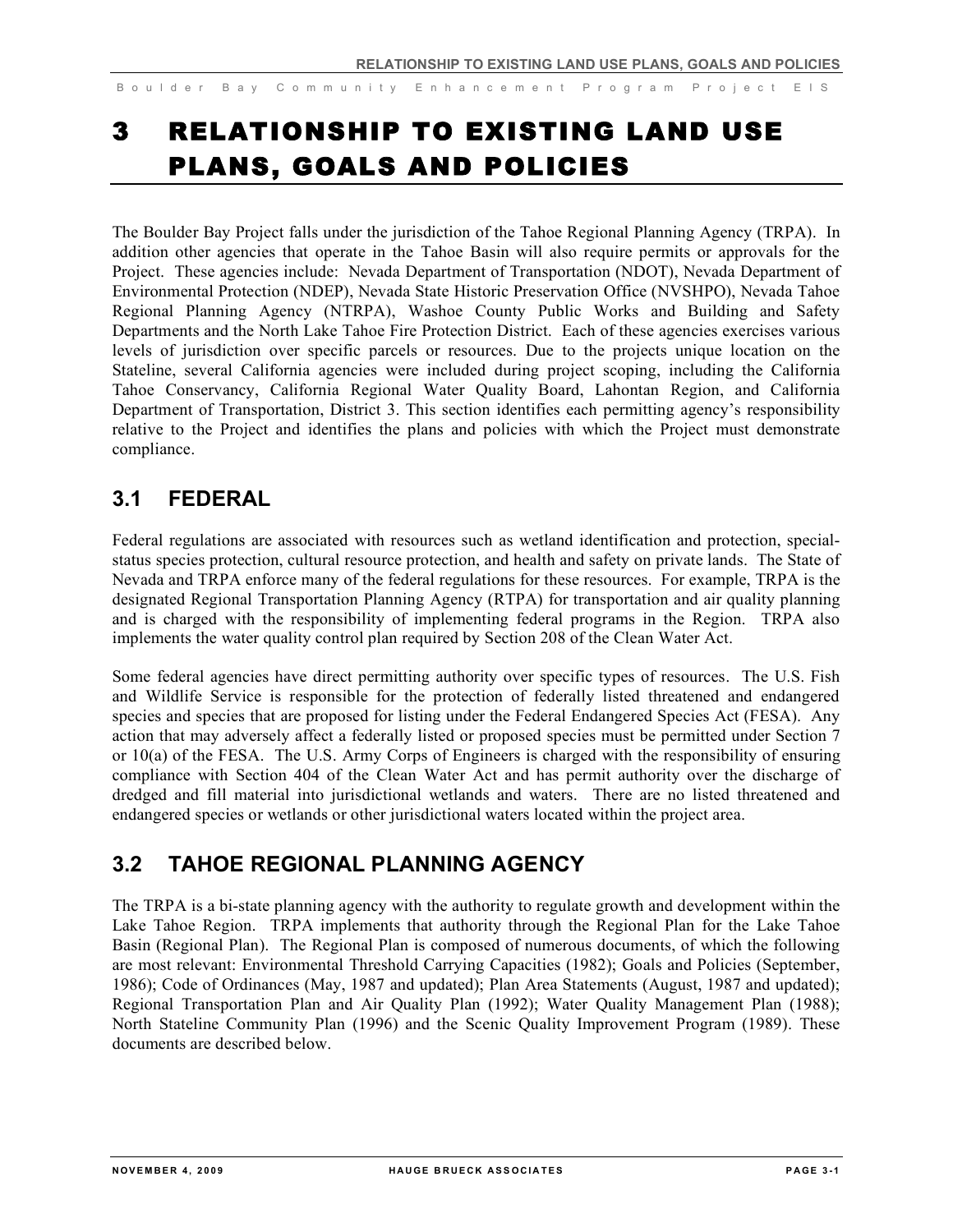#### **Environmental Threshold Carrying Capacities**

The Environmental Threshold Carrying Capacities were established for the Lake Tahoe Region in order to provide a standard for which all projects and activities would be measured in order to achieve the goals established in the TRPA Compact. Attainment and maintenance of the thresholds is required and in some cases requires restoration of existing project area conditions. TRPA does not have flexibility regarding their enforcement when evaluating a project. An impact that is considered significant based upon threshold criteria must either be mitigated by avoidance, relocation, or removal of the identified project component that would create the threshold-related impact.

TRPA threshold criteria are identified for each environmental resource analyzed in Chapter 4 of this document. These thresholds are incorporated into the criteria of significance for each evaluation.

#### **Goals and Policies**

The Goals and Policies establish an overall framework for development and environmental conservation in the Lake Tahoe region. The Goals and Policies document contains the following elements: Land Use, Transportation, Conservation; Recreation; Public Services and Facilities; and Implementation. Table 3.2- 1 analyzes the consistency between the Project and the Regional Plan Land Use Element.

#### **Plan Area Statements/Community Plans**

Plan Area Statements (PAS) tier from the Goals and Policies and provide specific policy and land use direction for smaller geographical areas within the Lake Tahoe Region. The region is divided into 175 separate areas, each with a PAS that provides specific goals and policies, a list of permissible uses, maximum allowable densities, eligibility for bonus programs, recreational or commercial use allocations, and maximum acceptable noise levels. The location of the Project is within Plan Areas 032 (North Stateline Casino Core - North Stateline Community Plan) and 034 (Crystal Bay).

The North Stateline Community Plan (NSCP) has a tourist land use designation. With the exception of a single-family home site that is located in the Crystal Bay Plan Area under Alternatives B and E, all of the proposed structures are located within the NSCP area. Hotels, gaming facilities, personal services and restaurants are an allowed use in the NSCP. Employee housing, hotel-design timeshares, retail units, entertainment facilities, and recreation uses are a special use in the NSCP and therefore require special use findings by TRPA. The Crystal Bay Plan Area (034) has a residential land use designation. A portion of the Boulder Bay park uses (hiking and biking trails) are located in the Crystal Bay Plan Area.

#### **Code of Ordinances**

The Code of Ordinances (Code) contains minimum development standards for future development. The Code is intended to implement the Goals and Policies in a manner that attains and/or maintains the environmental thresholds. Many Code sections pertain to the Boulder Bay Project. The sections that are most relevant in the context of environmental review are referenced within Chapter 4 of the EIS. These resource sections include: land use; geology and earth resources; hydrology, surface water quality and groundwater; biological resources; scenic resources; recreation; cultural and historical resources; traffic and circulation; air quality; noise; socioeconomics, population and housing; and public services and utilities.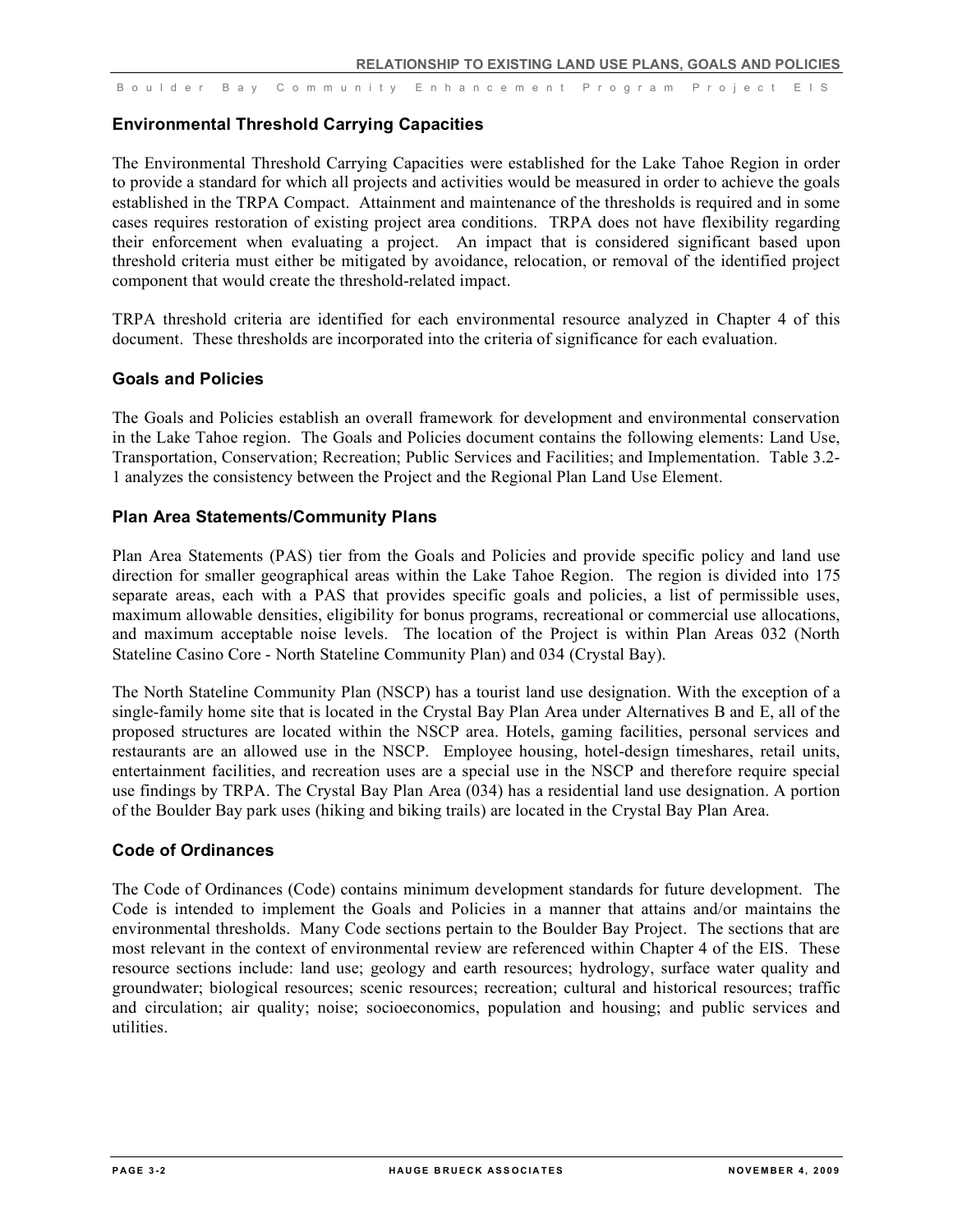#### **Regional Transportation Plan/Air Quality Plan**

The purpose of the integrated Regional Transportation Plan/Air Quality Plan (RTP/AQP) is to attain and maintain the Environmental Threshold Carrying Capacities established by TRPA in 1982 and applicable federal, state, and local standards established for transportation and air quality. The RTP/AQP establishes goals and policies to direct future transportation-related decisions. In addition, the RTP/AQP includes an action element with a list of proposed programs, capital improvements, and a financing strategy to construct or operate these improvements. The TRPA Code of Ordinances, Chapter 91, establishes Air Quality Control Regulations.

#### **Water Quality Management Plan**

The Water Quality Management Plan (208 Plan) for the Lake Tahoe Region fulfills TRPA's responsibilities under Section 208 of the Federal Clean Water Act. Those parts of the 208 Plan that are also enacted as part of TRPA's Regional Plan package include: the Water Quality Management Plan; Handbook of Best Management Practices; Stream Environment Zone Protection and Restoration Program; and Capital Improvements Program for Erosion and Runoff Control or Environmental Improvement Program (EIP). The 208 Plan also identifies water quality objectives and sets water quality standards.

#### **Scenic Quality Improvement Program**

The Scenic Quality Improvement Program (SQIP) presents the prescriptions for scenic restoration required to attain and maintain the scenic quality thresholds. The sections that are most relevant in the context of the Boulder Bay Project environmental review are referenced within Chapter 4.5, Scenic Resources. It includes design review guidelines and development standards for different visual environments, assigns implementation responsibilities, and identifies potential funding sources.

### **Table 3.2-1**

| <b>Regional Plan Goals and Policies</b>                                                            | <b>Consistency Analysis</b>                     |
|----------------------------------------------------------------------------------------------------|-------------------------------------------------|
| <b>Land Use</b>                                                                                    |                                                 |
| Goal 1 – Restore, maintain, and improve the quality of the                                         | $Inconsistent - Alternatives A and B. Existing$ |
| Lake Tahoe Region for the visitors and residents of the                                            | development at the project area includes        |
| region.                                                                                            | deficient stormwater treatment, circulation,    |
| Policy 1 The primary function of the region shall be as a                                          | and urban design features that would not be     |
| mountain recreation area with outstanding scenic and natural                                       | corrected under Alternatives A and B.           |
| values.                                                                                            | Consistent – Alternatives $C, D$ and $E$ . The  |
| Policy 2 The Regional Plan gives a high priority to correcting                                     | redevelopment of the project area would         |
| past deficiencies in land use. The plan shall encourage a                                          | correct past deficiencies and will promote      |
| redirection strategy for substantially and adversely altered areas,                                | tourist-oriented activities within the project  |
| wherever feasible.                                                                                 | area.                                           |
| Policy 3 The Plan shall seek to maintain a balance between<br>economic health and the environment. |                                                 |

### TRPA Regional Plan Land Use Element Consistency Analysis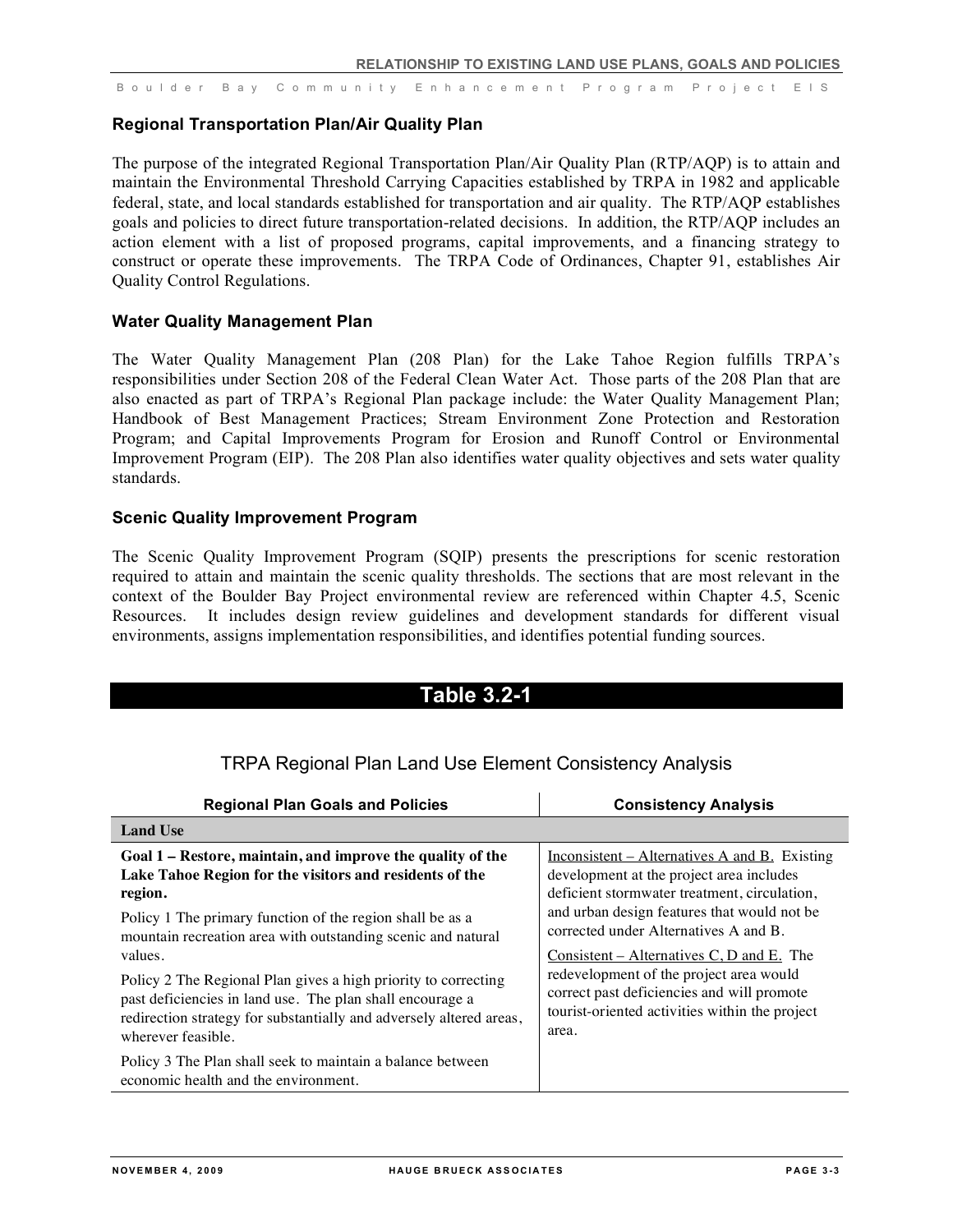| <b>Regional Plan Goals and Policies</b>                                                                                                                                                                                                                                                                                                                                                                                                                                                                                                                                                                                                                                                                                                                                                | <b>Consistency Analysis</b>                                                                                                                                                                                                                                                                                                                                                                                                                                                                                                                                                                                                                                                                           |
|----------------------------------------------------------------------------------------------------------------------------------------------------------------------------------------------------------------------------------------------------------------------------------------------------------------------------------------------------------------------------------------------------------------------------------------------------------------------------------------------------------------------------------------------------------------------------------------------------------------------------------------------------------------------------------------------------------------------------------------------------------------------------------------|-------------------------------------------------------------------------------------------------------------------------------------------------------------------------------------------------------------------------------------------------------------------------------------------------------------------------------------------------------------------------------------------------------------------------------------------------------------------------------------------------------------------------------------------------------------------------------------------------------------------------------------------------------------------------------------------------------|
| Goal 2 - Direct the amount and location of new land uses in<br>conformance with the environmental threshold carrying<br>capacities and the other goals of the Tahoe Regional Planning<br>Compact.<br>Policies 1 through 6 are directly tied to the Plan Area Statements<br>and Community Plans, which are discussed in Table 3.2-2.<br>Policy 9 Nonconforming structures may not be enlarged, replaced<br>or rebuilt without TRPA approval, but may be maintained and<br>repaired.                                                                                                                                                                                                                                                                                                     | Consistent – Alternatives $A, B, C$ , and E.<br>Alternatives A, B and E would continue to<br>have non-conforming height, but would be<br>consistent with Goal 2 because renovations<br>would not increase non-conforming building<br>height and would include water quality<br>improvement measures mandated by TRPA.<br>Alternative C would improve the character<br>and environmental quality of the site with                                                                                                                                                                                                                                                                                      |
| Policy 10 Nonconforming uses may continue, but may not be<br>modified, expanded, or intensified.<br>Policy 12 Restoration and rehabilitation shall be a high priority<br>for improving environmental quality and community character of<br>areas designated for redirection but not included in a<br>redevelopment plan.<br>Policy 13 Redevelopment shall be encouraged in areas<br>designated for redirection to improve environmental quality and<br>community character.<br>Policy 14 The provisions set forth in Article VI (d) through VI (i)<br>of the Compact apply to TRPA regulation of structures housing<br>gaming.                                                                                                                                                         | proposed site redevelopment and building<br>design consistent with NSCP goals and water<br>quality improvements. Alternative C would<br>be consistent with height regulations with the<br>adoption of the proposed height amendment.<br>Inconsistent - Alternative D. Alternative D<br>would improve the character and<br>environmental quality of the site with<br>proposed site redevelopment. However,<br>Alternative D would not be consistent with<br>height regulations, because it would exceed<br>the limitations included in the proposed<br>Chapter 22 height amendment.                                                                                                                    |
| Goal 3 - All new development shall conform to the [Bailey]<br><b>Coefficients of Allowable Land Coverage</b><br>Policy 1 Allowed base land coverage shall be calculated by<br>applying the Bailey coefficients.<br>Policy 2 The allowed coverage may be increased by transfer of<br>land coverage within hydrologically-related areas up to limits<br>$(50\%)$<br>Policy 3 Rehabilitation, reconstruction, and upgrading of the<br>existing inventory of structures or other forms of coverage in the<br>Tahoe region are high priorities.<br>Policy 4 Land coverage allowed pursuant to redevelopment plans<br>shall be established by TRPA-approved redevelopment plans.<br>However, in no case shall there be a net increase in land coverage<br>in the redevelopment project area. | Consistent - All Alternatives. Existing<br>verified land coverage exceeds base allowable<br>land coverage on the project area.<br>Alternatives A and B would not result in<br>changes to building footprints or land<br>coverage, so there is no requirement for<br>reduction of existing land coverage.<br>Alternative E would relocate existing land<br>coverage and implement the excess land<br>coverage mitigation program to mitigate non-<br>conformance with Bailey land coverage limits.<br>Alternatives C and D would reduce existing<br>land coverage and would implement excess<br>land coverage mitigation program to mitigate<br>the existence of land coverage above Bailey<br>limits. |
| Goal 4 – Provide to the greatest extent possible, within the<br>constraints of the environmental threshold carrying<br>capacities, a distribution of land use that ensures the social,<br>environmental, and economic well-being of the region.                                                                                                                                                                                                                                                                                                                                                                                                                                                                                                                                        | Consistent - All Alternatives. Each of the<br>alternatives is consistent with uses included in<br>the NSCP for the project area. Alternatives C<br>and D provide for a greater mix of land uses<br>because they include the addition of affordable<br>housing units.                                                                                                                                                                                                                                                                                                                                                                                                                                  |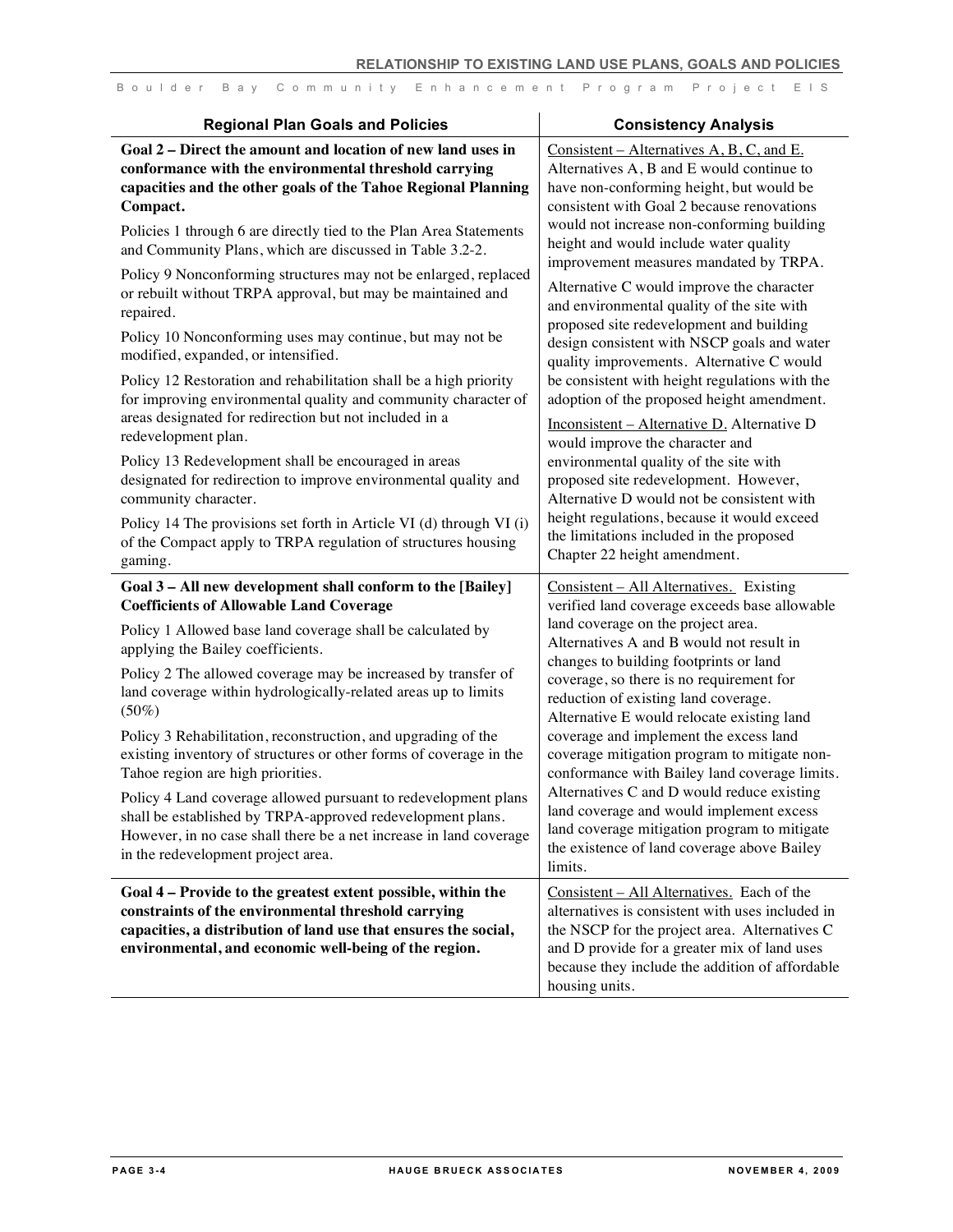| <b>Regional Plan Goals and Policies</b>                                                                                                                                                                                                                                                                                                                                                                                                                                                                                                                                                                                                                                                                                                                                                                                                    | <b>Consistency Analysis</b>                                                                                                                                                                                                                                                                                                                                                                                                                                                                                                                                                                               |
|--------------------------------------------------------------------------------------------------------------------------------------------------------------------------------------------------------------------------------------------------------------------------------------------------------------------------------------------------------------------------------------------------------------------------------------------------------------------------------------------------------------------------------------------------------------------------------------------------------------------------------------------------------------------------------------------------------------------------------------------------------------------------------------------------------------------------------------------|-----------------------------------------------------------------------------------------------------------------------------------------------------------------------------------------------------------------------------------------------------------------------------------------------------------------------------------------------------------------------------------------------------------------------------------------------------------------------------------------------------------------------------------------------------------------------------------------------------------|
| <b>Housing</b>                                                                                                                                                                                                                                                                                                                                                                                                                                                                                                                                                                                                                                                                                                                                                                                                                             |                                                                                                                                                                                                                                                                                                                                                                                                                                                                                                                                                                                                           |
| Goal 1 - To the extent possible, affordable housing will be<br>provided in suitable locations for the residents of the region.<br>Policy 1 Special incentives will be given to promote affordable<br>housing<br>Policy 2 Local governments will be encouraged to assume their<br>"fair share" of the responsibility to provide lower and very low<br>income housing.<br>Policy 3 Facilities shall be designed and occupied in accordance<br>with local, regional, state, and federal standards for the assistance<br>of households with low and very low incomes.<br>Policy 4 Affordable housing for lower income households should<br>be located in close proximity to employment centers, government<br>services, and transit facilities. Such housing must be compatible<br>with the scale and density of the surrounding neighborhood. | Inconsistent - Alternative E. Alternative E<br>proposes to increase density and local<br>employment opportunities within the project<br>area, but does not provide affordable housing<br>units.<br>Consistent – Alternatives $A, B, C$ and $D$ . No<br>expansion of use would occur under<br>Alternatives A and B. Alternatives C and D<br>propose to increase density and employment<br>opportunities and to include affordable<br>housing, which will be placed close to the<br>commercial and gaming areas of the site and<br>nearer to the condominiums than to the<br>existing single-family houses. |
| <b>Noise</b>                                                                                                                                                                                                                                                                                                                                                                                                                                                                                                                                                                                                                                                                                                                                                                                                                               |                                                                                                                                                                                                                                                                                                                                                                                                                                                                                                                                                                                                           |
| Goal 1 - Single event noise standards shall be attained and<br>maintained.<br>Policy 1 Aircraft noise.<br>Policy 2 Boat compliance.<br>Policy 3 Motor vehicles and motorcycles shall comply with the<br>appropriate noise thresholds.<br>Policy 4 Off-road vehicles.<br>Policy 5 Snowmobiles.<br>Policy 6 The Plan will permit uses only if they are consistent<br>with the noise standards. Sound proofing practices may be<br>required on all structures containing uses that would otherwise<br>adversely impact prescribed noise levels.                                                                                                                                                                                                                                                                                               | Consistent-All Alternatives. Proposed<br>development would be consistent with noise<br>standards with the inclusion of standard<br>practices for shielding of service areas that are<br>built into the Project.                                                                                                                                                                                                                                                                                                                                                                                           |
| Goal 2 - Community noise equivalent levels shall be attained<br>and maintained.<br>Policy 1 Transmission of noise from the transportation corridors<br>shall be reduced.<br>Policy 2 Airports<br>Policy 3 Wilderness                                                                                                                                                                                                                                                                                                                                                                                                                                                                                                                                                                                                                       | Consistent-All Alternatives. Proposed<br>development would be consistent with noise<br>standards with the inclusion of standard<br>practices for shielding of service areas that are<br>built into the Project.                                                                                                                                                                                                                                                                                                                                                                                           |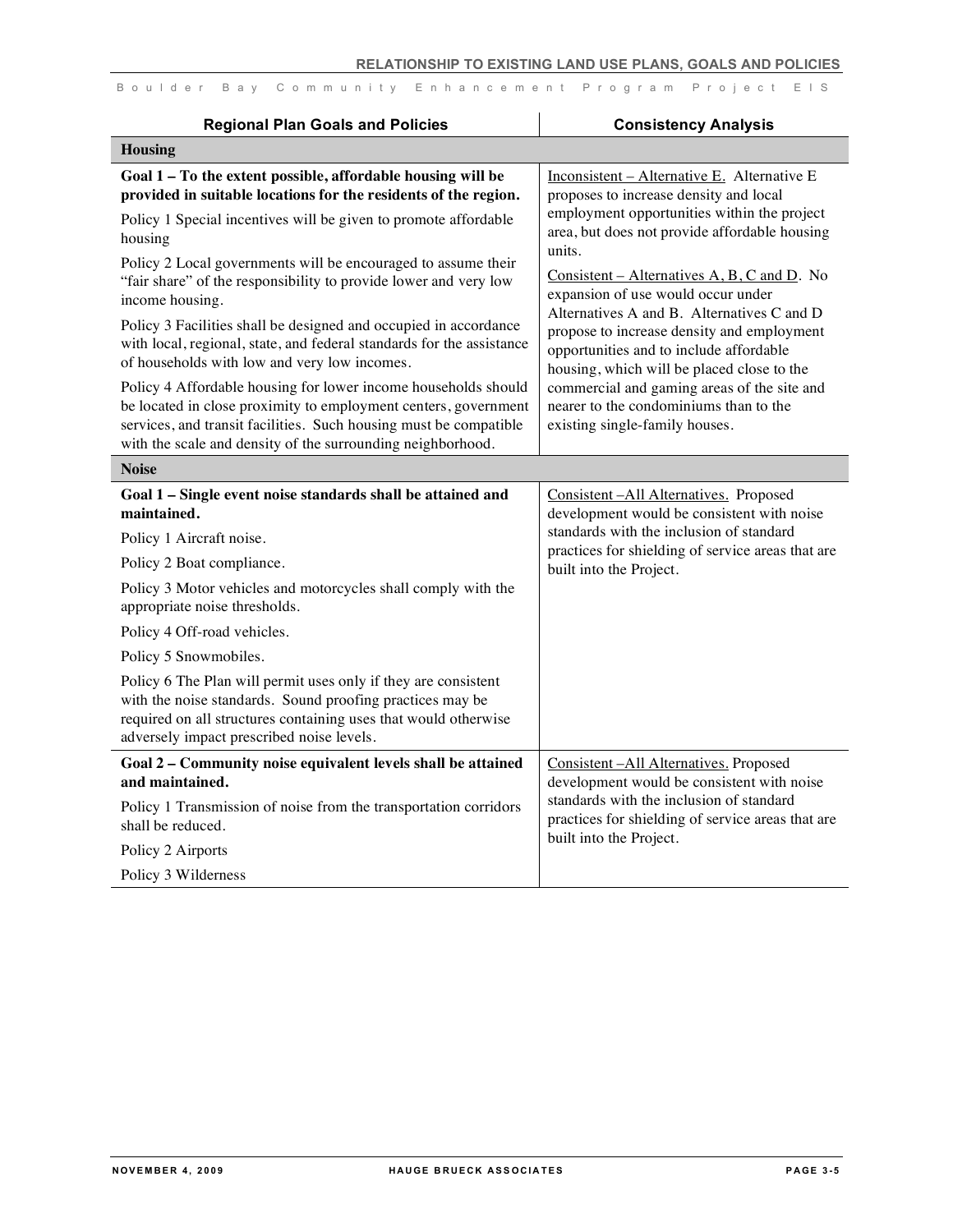| <b>Regional Plan Goals and Policies</b>                                                                                                                                                                                                                                                                                                                                                                                                                                                     | <b>Consistency Analysis</b>                                                                                                                                                                                                                                                                                                                                                                                                                                                                                                                                                                                                                                                                                                                                                                                                                                                                                                                                                                                                                                                                                        |
|---------------------------------------------------------------------------------------------------------------------------------------------------------------------------------------------------------------------------------------------------------------------------------------------------------------------------------------------------------------------------------------------------------------------------------------------------------------------------------------------|--------------------------------------------------------------------------------------------------------------------------------------------------------------------------------------------------------------------------------------------------------------------------------------------------------------------------------------------------------------------------------------------------------------------------------------------------------------------------------------------------------------------------------------------------------------------------------------------------------------------------------------------------------------------------------------------------------------------------------------------------------------------------------------------------------------------------------------------------------------------------------------------------------------------------------------------------------------------------------------------------------------------------------------------------------------------------------------------------------------------|
| <b>Natural Hazards</b>                                                                                                                                                                                                                                                                                                                                                                                                                                                                      |                                                                                                                                                                                                                                                                                                                                                                                                                                                                                                                                                                                                                                                                                                                                                                                                                                                                                                                                                                                                                                                                                                                    |
| Goal 1 - Risk from natural hazards will be minimized.<br>Policy 1 Development shall be regulated in identified avalanche<br>or mass instability hazard areas.<br>Policy 2 Prohibit construction, grading, and filling of lands<br>within the 100-year flood plain<br>Policy 3 Inform residents and visitors of the wildfire hazard<br>associated with occupancy in the Basin. Encourage use of fire<br>resistant materials and fire preventative techniques when<br>constructing structures | Consistent - All Alternatives. Project<br>structures are and will be equipped with<br>appropriate fire protection devices such as<br>sprinklers and extinguishers As required by<br>Washoe County Building Codes. Current and<br>proposed structures would use concrete-based<br>siding/exterior coating to reduce the risks<br>associated with fire hazard. The project area<br>is not located within the 100-year floodplain<br>and it is located in the low hazard area for<br>avalanches, 0.75 miles outside the identified<br>avalanche path.                                                                                                                                                                                                                                                                                                                                                                                                                                                                                                                                                                 |
| <b>Water Quality</b>                                                                                                                                                                                                                                                                                                                                                                                                                                                                        |                                                                                                                                                                                                                                                                                                                                                                                                                                                                                                                                                                                                                                                                                                                                                                                                                                                                                                                                                                                                                                                                                                                    |
| Goal 1 - Reduce loads of sediment and algal nutrients to<br>Lake Tahoe; meet sediment and nutrient objectives for<br>tributary streams, surface runoff, and sub-surface runoff,<br>and restore 80% of the disturbed lands.                                                                                                                                                                                                                                                                  | Partially Consistent - Alternatives A, B, and<br>$E.$ Wastewater would be discharged into the<br>IVGID sewer system. Permanent BMPs and a<br>stormwater treatment system in accordance                                                                                                                                                                                                                                                                                                                                                                                                                                                                                                                                                                                                                                                                                                                                                                                                                                                                                                                             |
| Policy 1 Wastewater discharge is prohibited.<br>Policy 2 BMPs must be in place and maintained; vegetation must<br>be protected from unnecessary damage; restore disturbed soils.<br>Policy 3 Application of BMPs to projects shall be required as a<br>condition of approval for all projects.<br>Policy 4 Restore at least 80% of the disturbed lands within the                                                                                                                           | with Chapter 25 of the TRPA Code of<br>Ordinances would be installed. Fertilizers<br>would only be used, if needed, in the<br>landscaped areas. The existing operations<br>encourage shuttle services to reduce vehicle<br>trips and associated airborne emissions.<br>However, none of these alternatives would<br>restore disturbed lands.                                                                                                                                                                                                                                                                                                                                                                                                                                                                                                                                                                                                                                                                                                                                                                       |
| region.<br>Policy 5 Restore 25% of the SEZ lands that have been disturbed,<br>developed, or subdivided in accordance with the CIP.<br>Policy 6 The use of fertilizer shall be restricted to uses, areas, and<br>practices, identified in the Handbook of Best Management<br>Practices.<br>Policy 7 Off-road vehicles (not applicable)<br>Policy 8 Transportation and air quality measures aimed at<br>reducing airborne emissions of oxides of nitrogen shall be carried<br>out.            | Consistent – Alternatives C and D.<br>Wastewater would be discharged into the<br>IVGID sewer system. Permanent BMPs, and<br>a stormwater treatment system in accordance<br>with Chapter 25 of the TRPA Code of<br>Ordinances, would be installed. These<br>alternatives also include additional<br>improvements, such as off-site SEZ<br>restoration and water quality improvement<br>projects, advanced snow management,<br>expanded regional stormwater treatment<br>systems, green roofs, pervious pavers, and bio-<br>retention systems, to further reduce runoff and<br>improve water quality. Fertilizers would only<br>be used, if needed, in the landscaped areas and<br>will be used pursuant to an approved fertilizer<br>management plan. These alternatives would<br>provide shuttle services, promote pedestrian<br>and bicycle activity, and would locate parking<br>areas underground to reduce airborne<br>emissions. Alternatives C and D propose an<br>11 and 5.5 percent reduction of onsite land<br>coverage with restoration of disturbed areas,<br>and up to 15.8 and 9.7 percent reductions |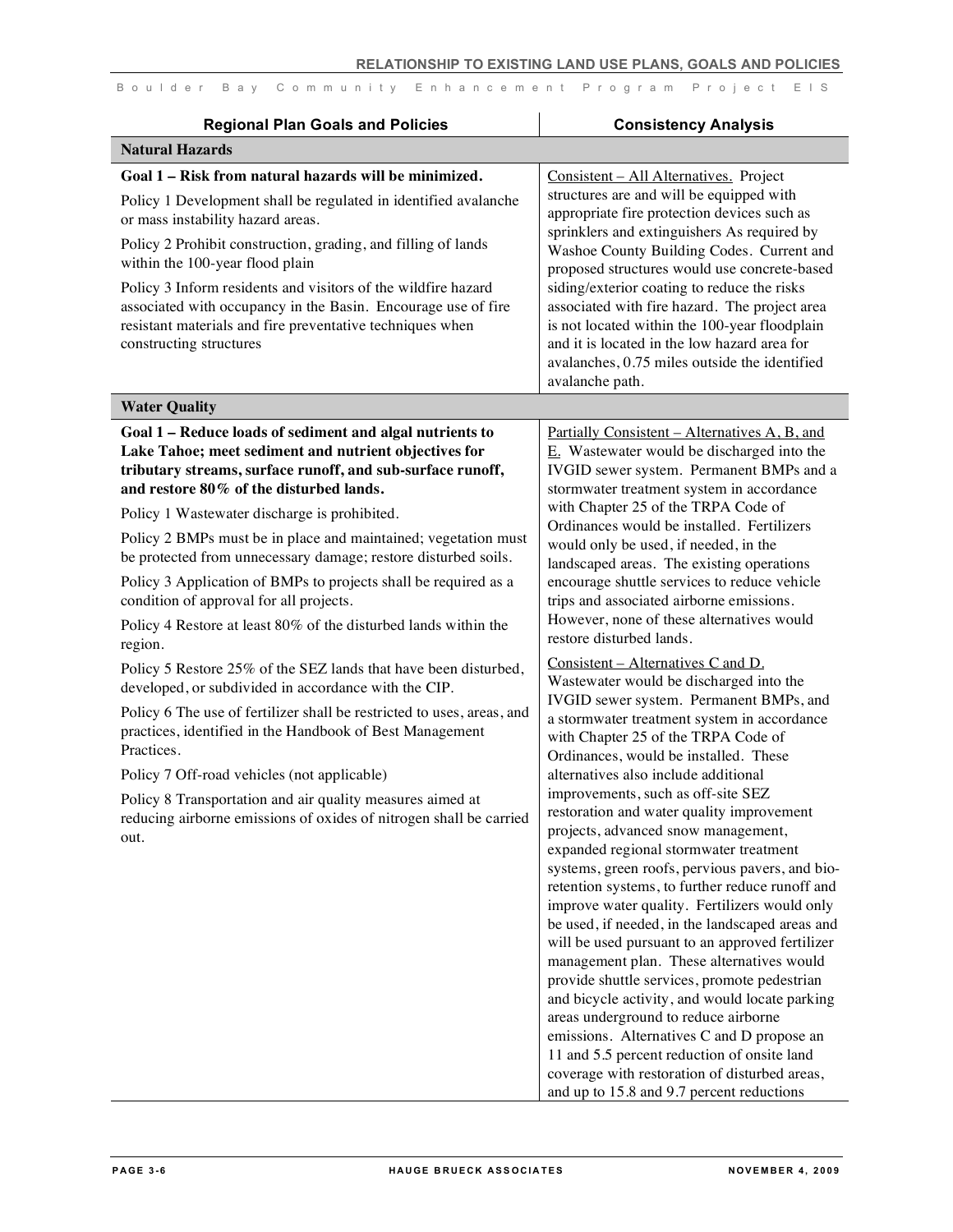| <b>Regional Plan Goals and Policies</b>                                                                                                                                                                                                                                                                                                                                                                                                                                                                  | <b>Consistency Analysis</b>                                                                                                                                                                                                                                                                                                                                                                                                                                                                                                                                                                                                                                                                                                                                                                           |
|----------------------------------------------------------------------------------------------------------------------------------------------------------------------------------------------------------------------------------------------------------------------------------------------------------------------------------------------------------------------------------------------------------------------------------------------------------------------------------------------------------|-------------------------------------------------------------------------------------------------------------------------------------------------------------------------------------------------------------------------------------------------------------------------------------------------------------------------------------------------------------------------------------------------------------------------------------------------------------------------------------------------------------------------------------------------------------------------------------------------------------------------------------------------------------------------------------------------------------------------------------------------------------------------------------------------------|
|                                                                                                                                                                                                                                                                                                                                                                                                                                                                                                          | within the NSCP, respectively with proposed<br>offsite land coverage reductions.                                                                                                                                                                                                                                                                                                                                                                                                                                                                                                                                                                                                                                                                                                                      |
| Goal 2 - Reduce or eliminate the addition of other pollutants<br>which affect, or potentially affect, water quality in the Tahoe<br>Basin.<br>Policy 1 Snow disposal operations shall be in accordance with<br>the site criteria and management standards in the Handbook of<br><b>Best Management Practices</b>                                                                                                                                                                                         | Consistent - All Alternatives. Existing snow<br>disposal practices would improve under<br>Alternatives A and B through the mandatory<br>upgrade of snow storage facilities and<br>increased capture of snowmelt as part of BMP<br>compliance. Alternatives C, D and E would<br>construct new facilities that would conform to<br>existing policies regarding snow disposal.<br>Pedestrian areas would be equipped with snow<br>melting capabilities and other areas would<br>have onsite storage. Runoff and snowmelt<br>would be collected, conveyed, and treated by<br>the new stormwater treatment systems<br>proposed for Alternatives C, D and E. In<br>addition, Alternatives C and D would widen<br>SR 28, allowing for improved plowing and<br>transport of excess snow to storage locations. |
| <b>Community Design</b>                                                                                                                                                                                                                                                                                                                                                                                                                                                                                  |                                                                                                                                                                                                                                                                                                                                                                                                                                                                                                                                                                                                                                                                                                                                                                                                       |
| Goal 1 - Insure preservation and enhancement of the natural<br>features and qualities of the region, provide public access to<br>scenic views, and enhance the quality of the built<br>environment.<br>Policy 1 Maintain or improve the scenic quality ratings<br>Policy 2 Restoration programs based on incentives will be<br>implemented in those areas designated in need of scenic<br>restoration to achieve the recommended rating.                                                                 | Inconsistent – Alternatives A and B.<br>Alternatives A and B would maintain the<br>existing structures that are not consistent with<br>design guidelines and would not improve<br>scenic quality.<br>Consistent – Alternatives $C, D$ and $E$ .<br>Alternatives C, D, and E would improve<br>scenic quality by improving the layout and<br>visual quality of the casino/resort. Alternative<br>C and D would include a public park with<br>natural trails that would enhance the natural<br>features of the site and would provide views of<br>Lake Tahoe.                                                                                                                                                                                                                                            |
| Goal 2 - Regional building and community design criteria<br>shall be established to ensure attainment of the scenic<br>thresholds, maintenance of desired community character,<br>compatibility of land uses, and coordinated project review.<br>Policy 1 Regional design review shall include site design,<br>building height/bulk/scale, landscaping, lighting, and signing<br>regulations to be used in evaluating projects throughout the<br>region. This review may entail additional requirements. | Consistent - Alternatives A and B.<br>Alternatives A and B do not result in any<br>changes to the exterior of the existing<br>buildings, and would not require additional<br>design review. The single-family homes<br>proposed under Alternative B will be required<br>to be consistent with applicable design<br>standards.                                                                                                                                                                                                                                                                                                                                                                                                                                                                         |
| Policy 2 Local jurisdictions are encouraged to adopt design<br>guidelines consistent with the regional plan.                                                                                                                                                                                                                                                                                                                                                                                             | Partially Inconsistent - Alternative C.<br>Alternative C includes new structures that<br>exceed existing height limits. Approval of<br>Alternative C would require adoption of a<br>height amendment proposed to allow the<br>additional building height (See analysis in<br>Section 4 – Scenic). Under Alternative C,<br>structures would be consistent with applicable<br>community design standards but would not be                                                                                                                                                                                                                                                                                                                                                                               |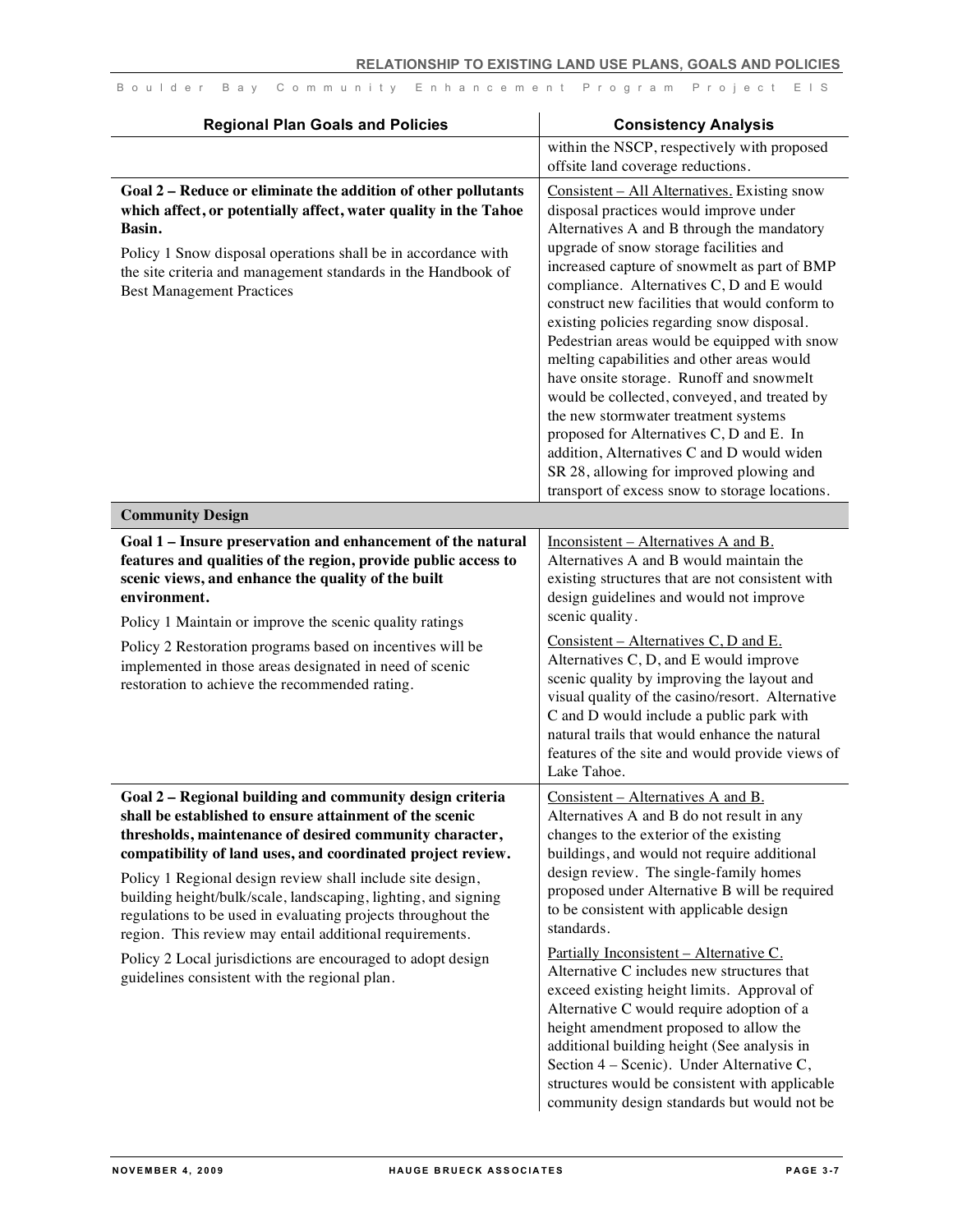| <b>Regional Plan Goals and Policies</b> | <b>Consistency Analysis</b>                                                                                                                                                                                                                                                                                                                                                                                                                                                                              |
|-----------------------------------------|----------------------------------------------------------------------------------------------------------------------------------------------------------------------------------------------------------------------------------------------------------------------------------------------------------------------------------------------------------------------------------------------------------------------------------------------------------------------------------------------------------|
|                                         | consistent with existing height standards.<br>With adoption of the proposed height<br>amendment, Alternative C would be consistent<br>with goals and polices related to community<br>design.                                                                                                                                                                                                                                                                                                             |
|                                         | $Inconsistent - Alternative D.$ Alternative D<br>includes new structures that exceed existing<br>height limits. Approval of Alternative D<br>would require adoption of a height amendment<br>proposed to allow the additional building<br>height (See Chapter 4 – Scenic for analysis).<br>However, structures proposed under<br>Alternative D would not be consistent with<br>other applicable community design standards<br>because of architectural design and obstruction<br>of views to Lake Tahoe. |
|                                         | Consistent. Alternative E. Alternative E<br>would maintain the existing casino structure,<br>which currently exceeds height limits;<br>however this is permissible since the structure<br>existed prior to the policy and is not<br>structurally altered by the project. All<br>proposed new structures would be consistent<br>with TRPA height and community design<br>standards.                                                                                                                       |
| Source: HBA, 2009                       |                                                                                                                                                                                                                                                                                                                                                                                                                                                                                                          |

The North Stateline Community Plan, adopted by the TRPA, Washoe County, Nevada, and Placer County, California in 1996, contains the most specific goals and policies for the project area. Each goal and policy directly addresses the North Stateline Community Plan area specifically and provides a frame for future direction and development of the area. Table 3.2-2 analyzes the consistency between the Project and the applicable North Stateline Community Plan goals and policies.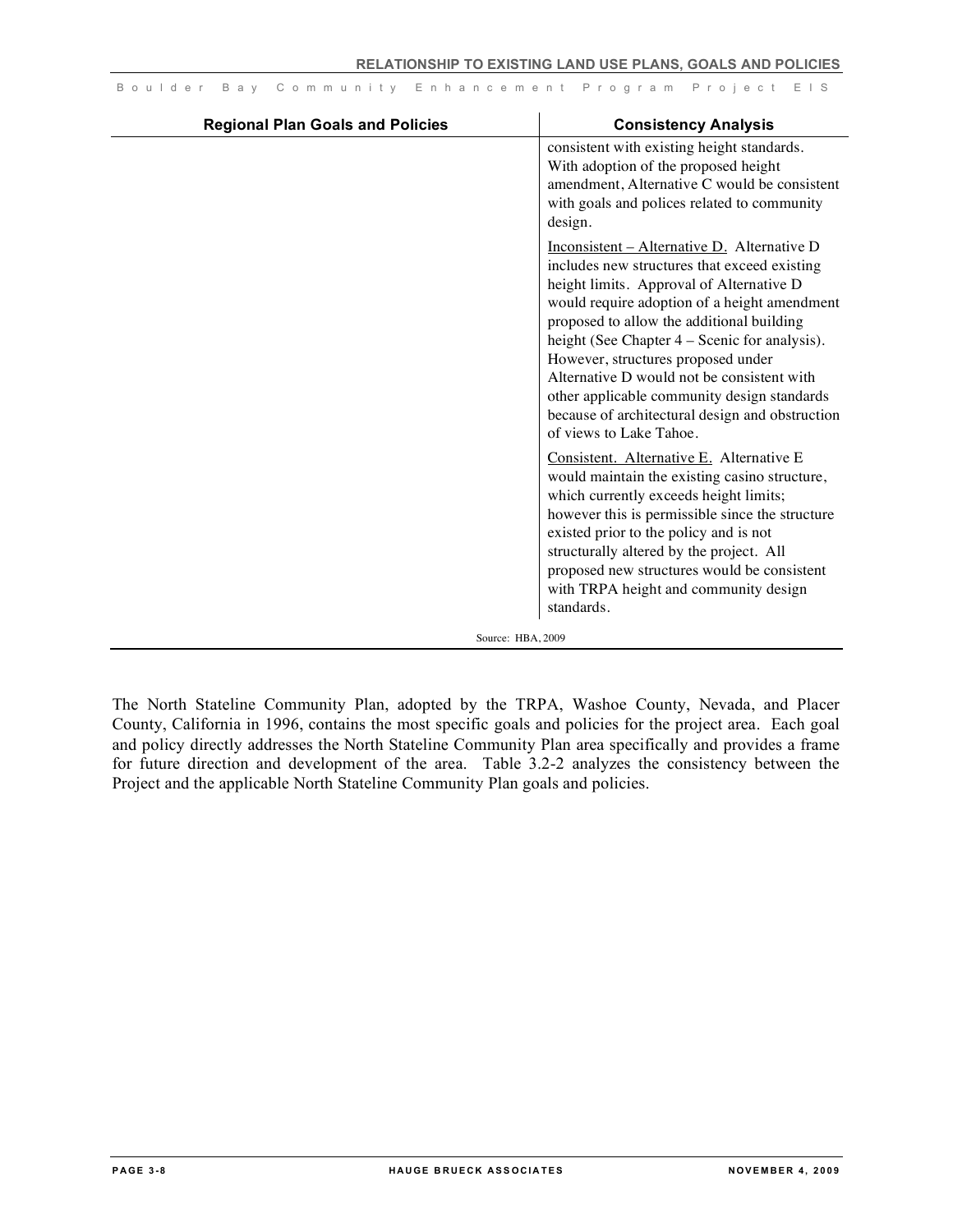## **Table 3.2-2**

### TRPA North Stateline Community Plan Consistency Analysis

| <b>Community Plan Goals and Policies</b>                                                                                                                                                                                                                                                                                                                                                                                                                | <b>Consistency Analysis</b>                                                                                                                                                                                                                                                                                                                                                                                                                                                                                                                                                                                                                                                                                                                                                                                                                |
|---------------------------------------------------------------------------------------------------------------------------------------------------------------------------------------------------------------------------------------------------------------------------------------------------------------------------------------------------------------------------------------------------------------------------------------------------------|--------------------------------------------------------------------------------------------------------------------------------------------------------------------------------------------------------------------------------------------------------------------------------------------------------------------------------------------------------------------------------------------------------------------------------------------------------------------------------------------------------------------------------------------------------------------------------------------------------------------------------------------------------------------------------------------------------------------------------------------------------------------------------------------------------------------------------------------|
| <b>Land Use</b>                                                                                                                                                                                                                                                                                                                                                                                                                                         |                                                                                                                                                                                                                                                                                                                                                                                                                                                                                                                                                                                                                                                                                                                                                                                                                                            |
| NSCP 1.1 - Create a more complete, family-oriented<br>destination resort<br>NSCP 1.1.1 The provision of child care facilities within the plan<br>area is encouraged.<br>NSCP 1.1.2 The provision of a wide range of family oriented<br>entertainment and recreational activities is encouraged.                                                                                                                                                         | Consistent – Alternatives C and D. A 1,665<br>square foot child-care/day-care facility called<br>Kids Club is proposed. Family-oriented<br>entertainment would occur within the<br>pedestrian village and recreation would be<br>provided through the development of the<br>parks, open space, trails, pool, play structure,<br>and spa. Under Alternative C, 1.87 acres of<br>park, 1.2 acres of hiking trails and 5.7 total<br>acres of open space and park space would be<br>provided. Under Alternative D, 1.40 acres of<br>park, 1.2 acres of hiking trails and 4.99 total<br>acres of open space and park space would be<br>provided.<br>Inconsistent – Alternatives $A, B$ , and $E$ . No<br>child-care would be provided and the existing                                                                                          |
|                                                                                                                                                                                                                                                                                                                                                                                                                                                         | casino entertainment would be retained<br>without the addition of family-oriented<br>activities. The existing 4.78 acres of open<br>space would remain, but no new park facilities<br>would be constructed.                                                                                                                                                                                                                                                                                                                                                                                                                                                                                                                                                                                                                                |
| NSCP 1.2 - Buffer adjacent residential uses from the<br>commercial, tourist and public service uses of the casino area<br>through site design, landscaping, vegetation and screening<br>NSCP.1.2.1 Non-residential and employee housing projects shall<br>provide buffering from existing, surrounding residential uses.<br>Buffering methods shall be consistent with the methods described<br>in the North Stateline Design Standards and Guidelines. | Consistent – Alternatives C, D, and E. Site<br>layout has commercial and casino uses closest<br>to SR 28 and clustered nearest to the<br>surrounding casino and commercial uses. The<br>park and open space areas would be located<br>nearest to adjacent residential areas. Under<br>Alternative E, the proposed single-family units<br>would be located closest to the existing single-<br>family units adjacent to the site and the new<br>units would include landscaping to buffer the<br>dwellings from the adjacent highway and<br>other land uses.<br>Consistent-Alternatives A and B.<br>Alternatives A and B would not alter the<br>exterior design or layout of the existing<br>buildings and no new non-residential<br>structures would be constructed. Existing<br>structures are buffered from adjacent<br>residential uses. |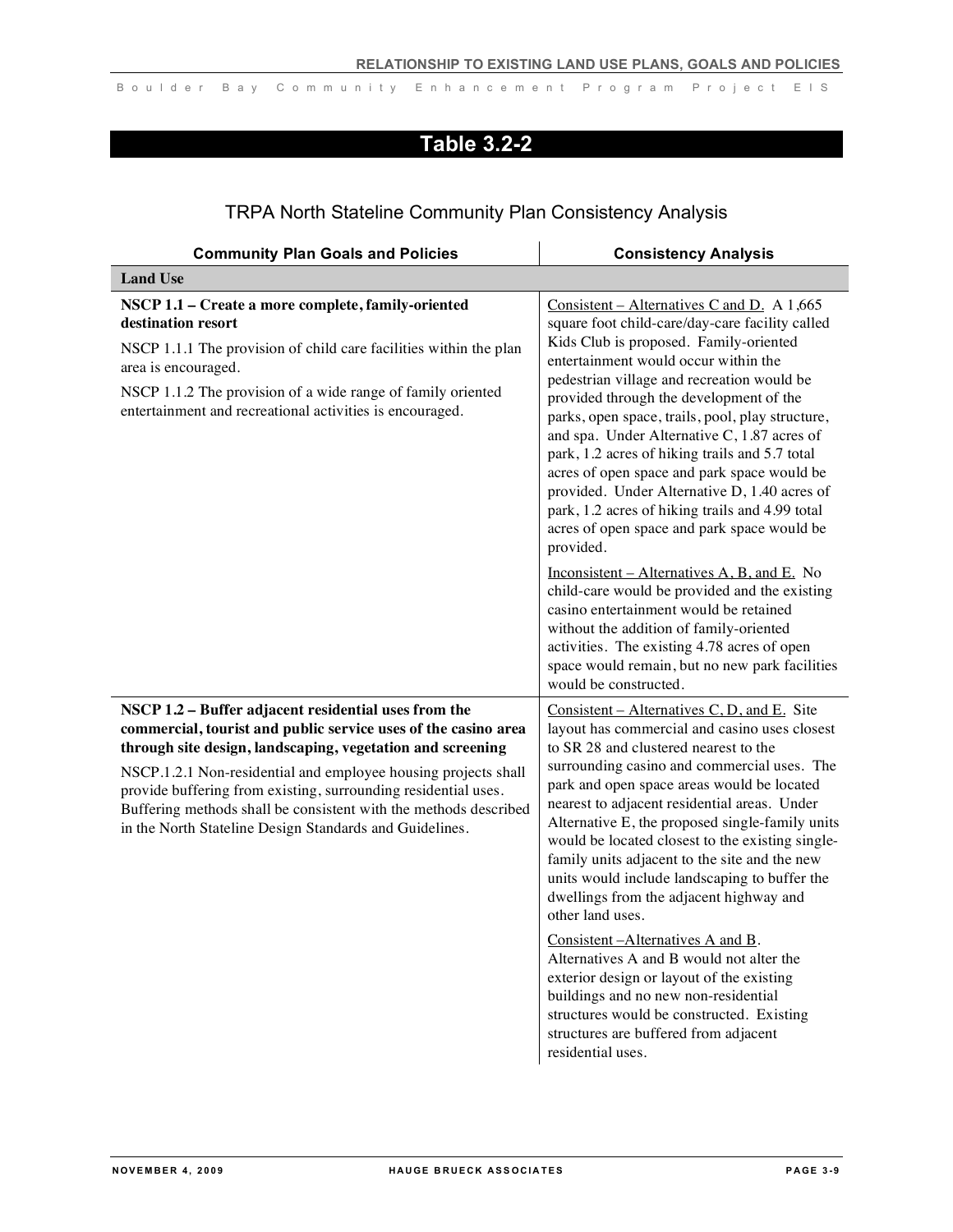| Consistent - All Alternatives. Alternatives C<br>and D would include pedestrian paths both<br>around and through the site, including a<br>pedestrian village containing pedestrian<br>furniture and art. Alternative E would<br>maintain the existing roadway network and<br>would improve pedestrian walkways<br>associated with new structures. Alternatives A                                                                                                                                                                                                                                                                                                                                                                                                                                                                          |
|-------------------------------------------------------------------------------------------------------------------------------------------------------------------------------------------------------------------------------------------------------------------------------------------------------------------------------------------------------------------------------------------------------------------------------------------------------------------------------------------------------------------------------------------------------------------------------------------------------------------------------------------------------------------------------------------------------------------------------------------------------------------------------------------------------------------------------------------|
| and B would maintain existing pedestrian<br>facilities including the existing sidewalks<br>along SR 28.                                                                                                                                                                                                                                                                                                                                                                                                                                                                                                                                                                                                                                                                                                                                   |
| Inconsistent – Alternatives A and B. The No<br>Project Alternatives would not increase retail<br>floor space or provide affordable housing.<br>Consistent - Alternatives C and D. Alternative<br>D reorganizes and improves existing<br>commercial floor space including retail and<br>dining area within the pedestrian village. In<br>addition, 9 affordable housing units with a<br>total of 27 bedrooms would be provided<br>onsite. Alternative C also reorganizes and<br>improves the existing floor space, including<br>new retail and dining areas. Under this<br>alternative, 14 affordable housing units with a<br>total of 38 bedrooms would be built onsite.<br>Inconsistent - Alternative E. Retail and<br>commercial shopping opportunities would<br>improve, but affordable housing units would<br>not be provided onsite. |
| Consistent - All Alternatives. No additional<br>commercial floor area would be allocated to<br>Boulder Bay under any alternative.<br>Existing total CFA including Gaming Area =<br>56,322 sf<br>Certified Gaming Area - 29,744 sf<br>Alternative A:<br>CFA - 18,089 sf<br>Gaming Area $-22,400$ sf<br>Alternative B:<br>CFA - 18,089 sf<br>Gaming Area $-29,744$ sf<br>Alternative C:<br>$CFA - 20,715$ sf<br>Gaming Area $-10,000$ sf                                                                                                                                                                                                                                                                                                                                                                                                    |
|                                                                                                                                                                                                                                                                                                                                                                                                                                                                                                                                                                                                                                                                                                                                                                                                                                           |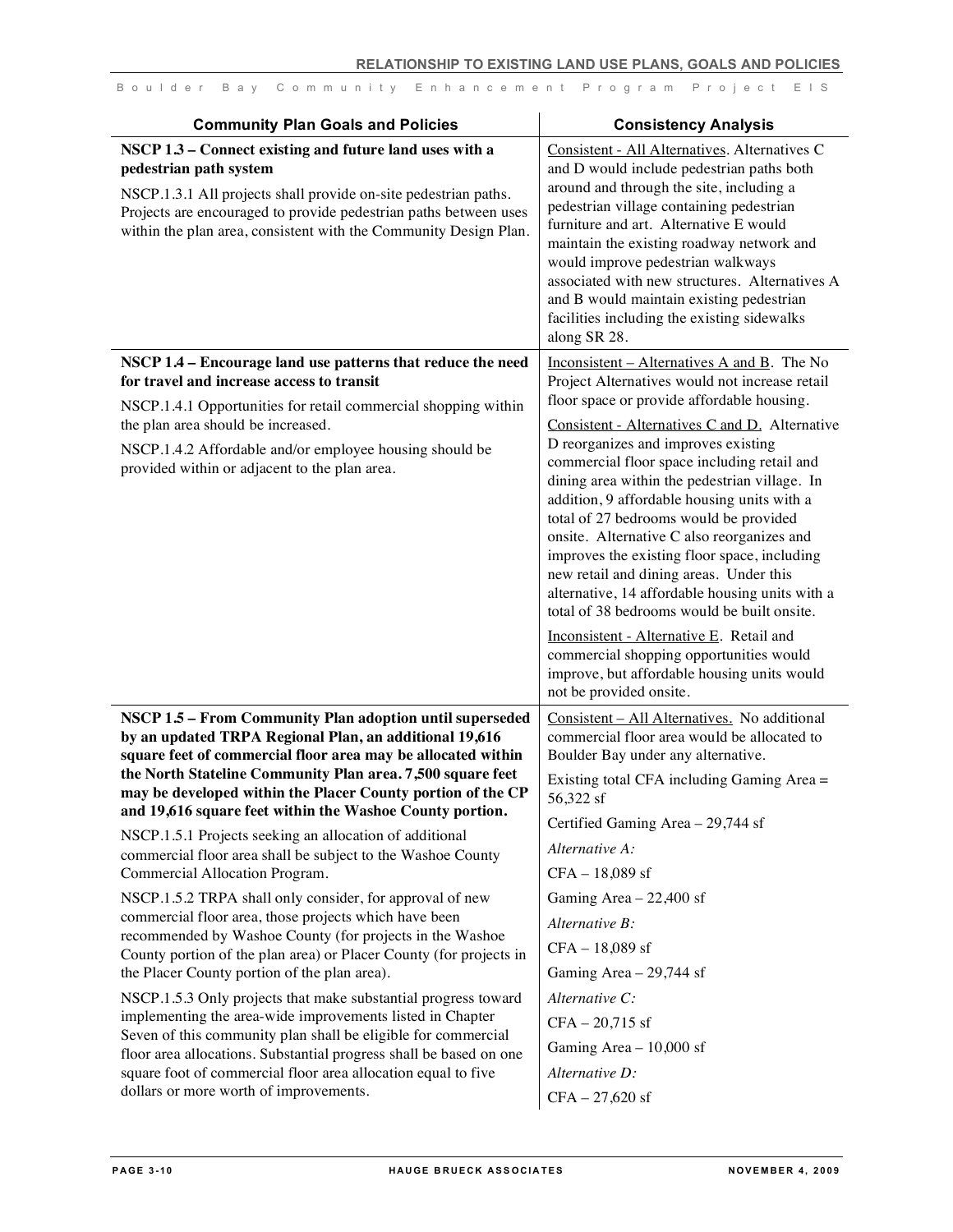| <b>Community Plan Goals and Policies</b>                                                                                                                                                                                                                                                                                                                                                                                                                                                                                                                      | <b>Consistency Analysis</b>                                                                                                                                                                                                                                                                                                                                                                                                                                                                                                                                                                                                                                                                                                                                                                                                                                                                                                                                                                                                                                                                                                                                                                                                                                                                                                                                                                                                                                                                                                                                                                                                                                                                                                                   |
|---------------------------------------------------------------------------------------------------------------------------------------------------------------------------------------------------------------------------------------------------------------------------------------------------------------------------------------------------------------------------------------------------------------------------------------------------------------------------------------------------------------------------------------------------------------|-----------------------------------------------------------------------------------------------------------------------------------------------------------------------------------------------------------------------------------------------------------------------------------------------------------------------------------------------------------------------------------------------------------------------------------------------------------------------------------------------------------------------------------------------------------------------------------------------------------------------------------------------------------------------------------------------------------------------------------------------------------------------------------------------------------------------------------------------------------------------------------------------------------------------------------------------------------------------------------------------------------------------------------------------------------------------------------------------------------------------------------------------------------------------------------------------------------------------------------------------------------------------------------------------------------------------------------------------------------------------------------------------------------------------------------------------------------------------------------------------------------------------------------------------------------------------------------------------------------------------------------------------------------------------------------------------------------------------------------------------|
|                                                                                                                                                                                                                                                                                                                                                                                                                                                                                                                                                               | Gaming Area $-10,000$ sf                                                                                                                                                                                                                                                                                                                                                                                                                                                                                                                                                                                                                                                                                                                                                                                                                                                                                                                                                                                                                                                                                                                                                                                                                                                                                                                                                                                                                                                                                                                                                                                                                                                                                                                      |
|                                                                                                                                                                                                                                                                                                                                                                                                                                                                                                                                                               | Alternative E:                                                                                                                                                                                                                                                                                                                                                                                                                                                                                                                                                                                                                                                                                                                                                                                                                                                                                                                                                                                                                                                                                                                                                                                                                                                                                                                                                                                                                                                                                                                                                                                                                                                                                                                                |
|                                                                                                                                                                                                                                                                                                                                                                                                                                                                                                                                                               | $CFA - 18,089$ sf                                                                                                                                                                                                                                                                                                                                                                                                                                                                                                                                                                                                                                                                                                                                                                                                                                                                                                                                                                                                                                                                                                                                                                                                                                                                                                                                                                                                                                                                                                                                                                                                                                                                                                                             |
|                                                                                                                                                                                                                                                                                                                                                                                                                                                                                                                                                               | Gaming Area $-29,744$ sf                                                                                                                                                                                                                                                                                                                                                                                                                                                                                                                                                                                                                                                                                                                                                                                                                                                                                                                                                                                                                                                                                                                                                                                                                                                                                                                                                                                                                                                                                                                                                                                                                                                                                                                      |
| NSCP 1.6 - From Community Plan Adoption until<br>superseded by an updated TRPA Regional Plan, 45<br>additional bonus tourist accommodation units may be<br>allocated within the NSCP area.<br>NSCP.1.6.1 Projects utilizing the bonus unit incentive program<br>provided under Chapter 35 of TRPA's Code of Ordinances,<br>which are required to provide mitigation measures to acquire<br>bonus tourist accommodation units, shall participate in capital<br>improvement projects within the community plan area provided<br>under Section 35.3 of the Code. | Consistent – Alternatives A and B. No<br>additional bonus tourist accommodation units<br>would be requested under these alternatives.<br>Consistent – Alternatives C, D and E. The<br>existing TAUs associated with the project area<br>total 131, which includes 95 units from the<br>Tahoe Biltmore, 17 units from the former<br>Tahoe Mariner site and 19 from the Crystal<br>Bay Motel. Boulder Bay requests 40 bonus<br>units from the TRPA special project's pool<br>and 31 NSCP bonus units for Alternatives C,<br>D, and E. Additional offsite TAUs owned or<br>purchased/transferred by Boulder Bay would<br>also be applied to meet the proposed project<br>need as follows:<br>Alternative C: 131 onsite + 40 CEP bonus<br>units $+31$ NSCP bonus units $+19$ (Baltabrin)<br>+79 purchased and transferred = 300 TAU<br>Alternative D: 131 onsite + 40 CEP bonus<br>units $+31$ NSCP bonus units $+19$ (Baltabrin)<br>+ 139 purchased and transferred = 360 TAU<br>Alternative E: 131 onsite + 19 (Baltabrin) +<br>31 NSCP bonus unit + 66 purchased and<br>transferred = $247$ TAU<br>To justify the acquisition of the 31 NSCP<br>bonus units, Boulder Bay would implement<br>environmental improvement projects,<br>particularly funding utility undergrounding<br>along SR 28, transportation enhancements<br>(transit improvements, pedestrian<br>improvements, intersection improvements at<br>SR 28 and Cal Neva Drive/Stateline<br>Road/Reservoir Road), water quality<br>improvements with the Washoe County Water<br>Quality Improvement Projects and Placer<br>County Brockway Water Quality<br>Improvement Project, scenic improvements<br>along SR 28 and creation of the North<br>Stateline CP Lake Vista Mini-Park. |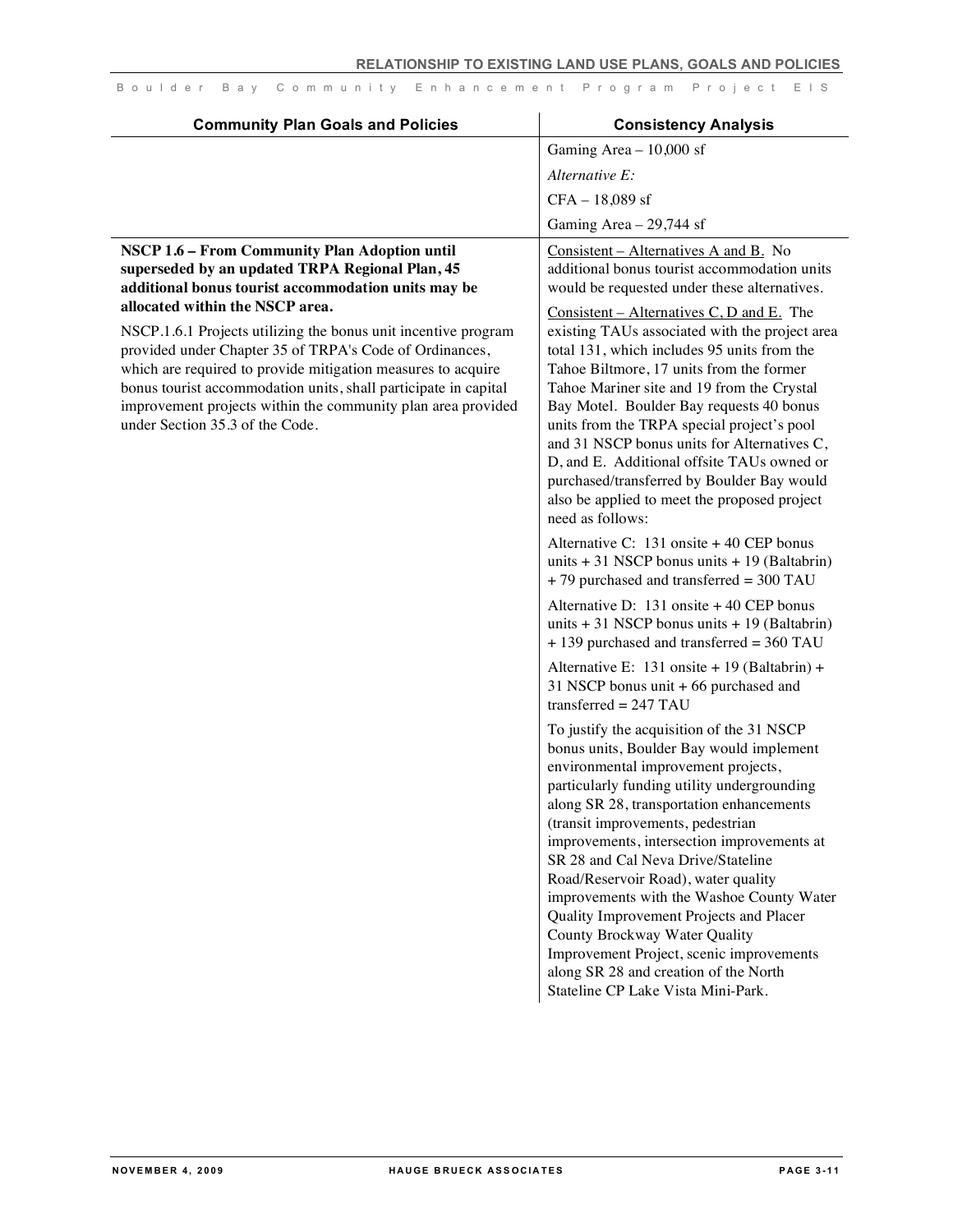| <b>Community Plan Goals and Policies</b>                                                                                                                                                                                                                                                                                                                                                                                                                                                                                                                    | <b>Consistency Analysis</b>                                                                                                                                                                                                                                                                                                                                                                                                                                                                                                                                                                                                                                                                                                                                                                                                                                                                                               |
|-------------------------------------------------------------------------------------------------------------------------------------------------------------------------------------------------------------------------------------------------------------------------------------------------------------------------------------------------------------------------------------------------------------------------------------------------------------------------------------------------------------------------------------------------------------|---------------------------------------------------------------------------------------------------------------------------------------------------------------------------------------------------------------------------------------------------------------------------------------------------------------------------------------------------------------------------------------------------------------------------------------------------------------------------------------------------------------------------------------------------------------------------------------------------------------------------------------------------------------------------------------------------------------------------------------------------------------------------------------------------------------------------------------------------------------------------------------------------------------------------|
| NSCP 1.7 - From Community Plan Adoption until<br>superseded by an updated TRPA Regional Plan, 50<br>additional residential bonus units may be allocated within the<br>NSCP area. The bonus units shall be used for affordable<br>and/or employee housing.<br>NSCP.1.7.1 Projects utilizing the bonus unit incentive program<br>provided under Chapter 35 of TRPA's Code of Ordinances to<br>acquire residential bonus units shall participate in capital<br>improvement projects within the community plan area provided<br>under Section 35.3 of the Code. | Consistent-Alternatives A, B and E. No<br>additional residential bonus units would be<br>requested under these alternatives as no<br>affordable housing is proposed.<br>Consistent - Alternatives C and D.<br>Alternative C requests 14 multifamily bonus<br>residential units for onsite affordable housing,<br>while Alternative D requests 9 multifamily<br>bonus residential units for onsite affordable<br>housing. Participation in capital improvement<br>projects (undergrounding utilities, water<br>quality improvement projects, and mini-park)<br>would occur as described above under NSCP<br>1.6.<br>It should be noted that Alternatives C, D, and<br>E require 59, 21, and 33 ERUs, respectively.<br>The Project has 59 ERUs available (3 onsite at<br>Biltmore Lodge and Crystal Bay Club, 14<br>banked offsite, and 42 purchased TAUs that<br>include SEZ restoration and can be converted<br>to ERUs). |
| <b>Community Design</b>                                                                                                                                                                                                                                                                                                                                                                                                                                                                                                                                     |                                                                                                                                                                                                                                                                                                                                                                                                                                                                                                                                                                                                                                                                                                                                                                                                                                                                                                                           |
| NSCP 2.1 - All projects are encouraged to use architectural<br>designs and materials which are unique to North Stateline<br>and which strengthen North Stateline's resort image. These<br>are defined in the Design Standards and Guidelines.<br>NSCP.2.1.1 All projects are encouraged to use architectural<br>designs and materials which are unique to North Stateline and<br>which strengthen North Stateline's resort image. These are<br>defined in the Design Standards and Guidelines, Appendix B.                                                  | Inconsistent-Alternatives A and B. The No<br>Project Alternatives would not result in any<br>changes to the exterior design or site layout of<br>the existing Tahoe Biltmore facilities. No new<br>landscaping, surface parking improvements or<br>utility undergrounding would occur. Existing<br>non-conforming signage would remain in<br>place.                                                                                                                                                                                                                                                                                                                                                                                                                                                                                                                                                                       |
| NSCP.2.1.2 All projects shall provide landscaped screening of<br>on-grade parking areas. Such screening may consist of either                                                                                                                                                                                                                                                                                                                                                                                                                               | Consistent - Alternative C. Most (98%)<br>parking would be located underground and                                                                                                                                                                                                                                                                                                                                                                                                                                                                                                                                                                                                                                                                                                                                                                                                                                        |

on-grade parking areas. Such screening may consist of either man-made or plant materials, or combinations of both, and shall be effective year round.

NSCP.2.1.3 All overhead utility lines and poles along State Route 28 and all new connections and lines shall be placed underground. California has a designated program with a funding source for undergrounding utilities along highways. On the Nevada side of the plan area, a special assessment district or other means shall be established to implement the undergrounding within the public right-of-way. On-site utilities shall be placed underground as part of project approval.

NSCP.2.1.4 Commonly designed architectural monuments are encouraged to be located throughout the plan area, particularly at the entries to the plan area.

NSCP.2.1.5 If adopted by TRPA, signs within the plan area shall be consistent with the provisions of the North Stateline Substitute Sign Standards.

NSCP.2.1.6 All projects shall be designed consistent with the

landscaping would be used to screen the ongrade parking areas.

As part of the project all onsite utilities would be located underground and funding would be provided for off-site undergrounding within the NSCP.

A new entry monument would be placed at the SR 28 and Stateline Road intersection and gateway landscaping would frame the site along the roadway.

New signage shall be consistent with the North Stateline Substitute Sign Standards.

The architecture of the buildings is consistent with the North Stateline Design Plan and is in keeping with the historic Tahoe influence as requested by the Nevada State Historic Preservation Officer.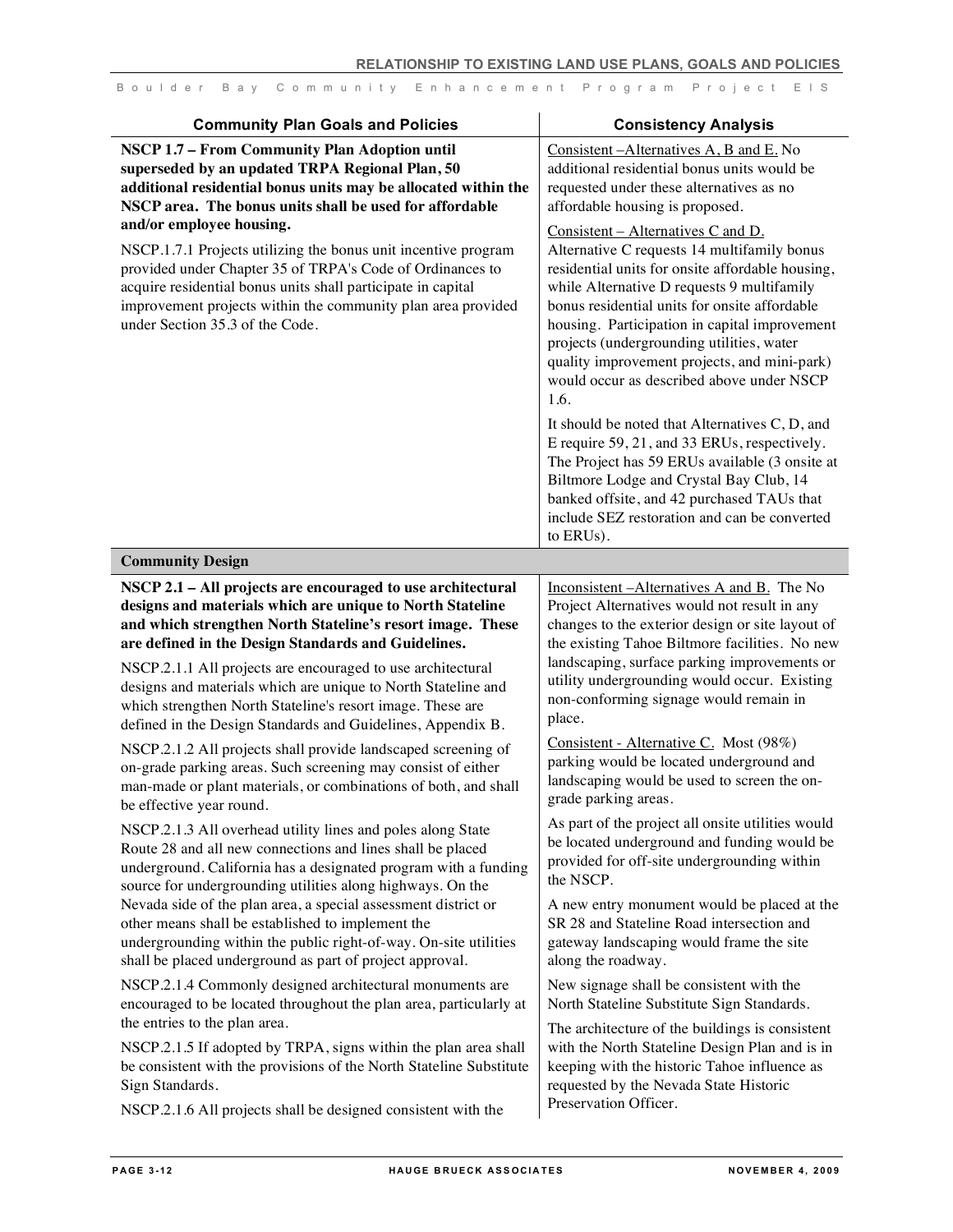| <b>Community Plan Goals and Policies</b>                                                                                                                                                                                                                                                 | <b>Consistency Analysis</b>                                                                                                                                                                                                                                                                                                                                                                                                                                                                                                                                                                                                                                                                    |
|------------------------------------------------------------------------------------------------------------------------------------------------------------------------------------------------------------------------------------------------------------------------------------------|------------------------------------------------------------------------------------------------------------------------------------------------------------------------------------------------------------------------------------------------------------------------------------------------------------------------------------------------------------------------------------------------------------------------------------------------------------------------------------------------------------------------------------------------------------------------------------------------------------------------------------------------------------------------------------------------|
| North Stateline Design Plan (Chapter Two of the plan) and the<br>North Stateline Design Standards and Guidelines.                                                                                                                                                                        | Buildings would be setback from the roadway<br>at depths greater than 40 feet, with<br>landscaping installed between the buildings<br>and roadway to screen the site and incorporate<br>the buildings into the natural environment.                                                                                                                                                                                                                                                                                                                                                                                                                                                            |
|                                                                                                                                                                                                                                                                                          | Partially Inconsistent - Alternative D.<br>Alternative D would be similar to Alternative<br>C in proposed building layout and pedestrian<br>amenities with a couple of exceptions -<br>architectural design would not incorporate as<br>many historic Tahoe elements and building<br>massing and height would be out of character<br>with adjacent land uses.                                                                                                                                                                                                                                                                                                                                  |
|                                                                                                                                                                                                                                                                                          | Consistent - Alternative E. Although<br>Alternative E would not result in exterior<br>changes to the main casino building, the new<br>tourist and whole ownership units would be<br>designed in keeping with the Alpine Elegance<br>theme and would use building materials and<br>colors consistent with the Design Guidelines.<br>Surface and pedestal parking would remain<br>visible, but landscaping and architecture<br>would help to hide the presence of surface<br>parking spaces from the view corridors. New<br>utilities would be placed below ground;<br>however, existing offsite utilities would<br>remain above ground. New signage would be<br>consistent with the Guidelines. |
| NSCP 2.2 - Implement and enforce the North Stateline<br><b>Design Standards and Guidelines.</b>                                                                                                                                                                                          | See NSCP Goal 2.1.                                                                                                                                                                                                                                                                                                                                                                                                                                                                                                                                                                                                                                                                             |
| NSCP.2.2.1 All projects shall be designed consistent with the<br>Community Design Plan and the North Stateline Design<br>Standards and Guidelines. This may include provisions added to<br>the Design Standards and Guidelines as a result of adopting the<br>substitute sign standards. |                                                                                                                                                                                                                                                                                                                                                                                                                                                                                                                                                                                                                                                                                                |
| NSCP 2.3 – Create a pedestrian friendly and pedestrian safe<br>environment, which provides more opportunity for<br>pedestrian activities and reduces emphasis on the auto.                                                                                                               | Inconsistent - Alternatives A and B. No new<br>pedestrian pathways or activities are proposed<br>under the No Project Alternatives. The<br>existing sidewalks, which are not setback from<br>SR 28, would remain, but no new facilities to<br>encourage a pedestrian safe environment<br>would be built.                                                                                                                                                                                                                                                                                                                                                                                       |
|                                                                                                                                                                                                                                                                                          | Consistent – Alternatives $C, D$ and $E$ .<br>Alternative C and D include a pedestrian<br>village with furniture and art to encourage<br>pedestrian activity. Pedestrian pathways and<br>sidewalks improvements will be located<br>throughout the project area and along the<br>perimeter connecting to the greater North<br>Stateline Community. In addition, a 12-foot                                                                                                                                                                                                                                                                                                                       |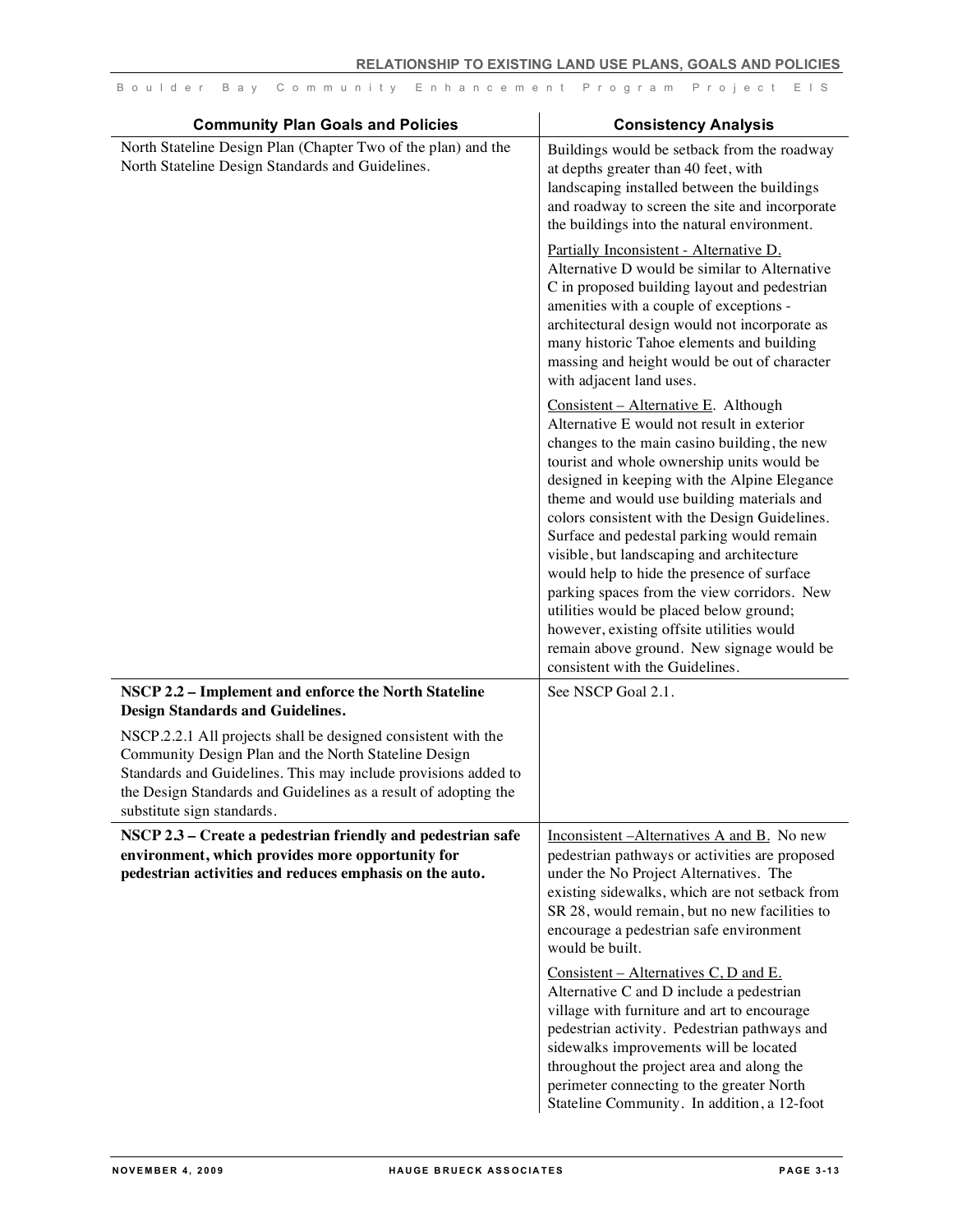| <b>Community Plan Goals and Policies</b>                                                                                                                                                                                                                                                                                                                                                                                                  | <b>Consistency Analysis</b>                                                                                                                                                                                                                                                                                                                                                                                                                                                                                               |
|-------------------------------------------------------------------------------------------------------------------------------------------------------------------------------------------------------------------------------------------------------------------------------------------------------------------------------------------------------------------------------------------------------------------------------------------|---------------------------------------------------------------------------------------------------------------------------------------------------------------------------------------------------------------------------------------------------------------------------------------------------------------------------------------------------------------------------------------------------------------------------------------------------------------------------------------------------------------------------|
|                                                                                                                                                                                                                                                                                                                                                                                                                                           | wide shared use trail (Stateline to Stateline<br>trail) would be allowed to cross the project<br>area to connect the proposed 5-foot wide bike<br>lanes on SR 28 to the Mt. Rose Highway<br>toward Incline Village. Each alternative would<br>include at least 4.78 acres of open space, with<br>park improvements included in Alternatives C<br>and D.                                                                                                                                                                   |
| NSCP 2.4 - Reduce the visual predominance of parking lots<br>and asphalt.                                                                                                                                                                                                                                                                                                                                                                 | Inconsistent - Alternatives A and B. These<br>alternatives would not place parking<br>underground. Under the no project<br>alternatives the existing 382 surface parking<br>spaces would not change and parking would<br>remain visible from SR 28.                                                                                                                                                                                                                                                                       |
|                                                                                                                                                                                                                                                                                                                                                                                                                                           | Consistent - Alternatives C, D and E.<br>Alternatives C and D would place up to 530 to<br>565 parking spaces, respectively, underground<br>and the remaining on-grade parking would be<br>screened with trees and other landscaping.<br>For each of these alternatives, 98% of the<br>parking would be located underground.                                                                                                                                                                                               |
|                                                                                                                                                                                                                                                                                                                                                                                                                                           | Alternative E would provide up to 456 spaces,<br>a majority as pedestal parking located under<br>the proposed structures. Remaining surface<br>parking would be reconstructed and screened<br>using landscaping and other design features.                                                                                                                                                                                                                                                                                |
| NSCP 2.5 - Buildings or structures which are determined to<br>be of historic significance are encouraged to be reused and<br>incorporated into site plans.                                                                                                                                                                                                                                                                                | Consistent-Alternatives A and B. The No<br>Project Alternatives would not result in any<br>exterior changes or groundbreaking.                                                                                                                                                                                                                                                                                                                                                                                            |
| NSCP.2.5.1 Prior to approving the removal or demolition of<br>structures, TRPA shall review and approve a historic property<br>inventory which has been prepared by a qualified professional.<br>NSCP.2.5.2 In the event that cultural resources are encountered<br>during grading or construction activities, a professional<br>archaeologist shall be consulted to assess the resources and<br>prepare appropriate mitigation measures. | Consistent – Alternatives C, D and E.<br>Alternatives C, D and E would result in the<br>removal of the casino (Alternatives C and D),<br>cottage units (Alternatives C, D, and E) and<br>signage (Alternatives $C, D$ , and $E$ ), all of<br>which are considered to be eligible for listing<br>on the National Register of Historical Places.<br>As required, these resources have been<br>evaluated by a qualified professional, and their<br>removal will be mitigated by a TRPA<br>approved resource protection plan. |
| <b>Economic Development</b>                                                                                                                                                                                                                                                                                                                                                                                                               |                                                                                                                                                                                                                                                                                                                                                                                                                                                                                                                           |
| NSCP 3.1 – Increase resident and visitor spending within the<br><b>NSCP</b> area.<br>NSCP.3.1.1 Allocations of new commercial floor area should be<br>directed towards increasing the number and variety of retail<br>stores and restaurants.                                                                                                                                                                                             | Inconsistent - Alternatives A and B. The No<br>Project Alternatives would not result in any<br>changes to the commercial floor area or<br>number and variety of retail stores and<br>restaurants.                                                                                                                                                                                                                                                                                                                         |
|                                                                                                                                                                                                                                                                                                                                                                                                                                           | Consistent – Alternatives C, D, and E.<br>Although the allocated commercial floor area<br>would not be increased, Alternatives C and D                                                                                                                                                                                                                                                                                                                                                                                    |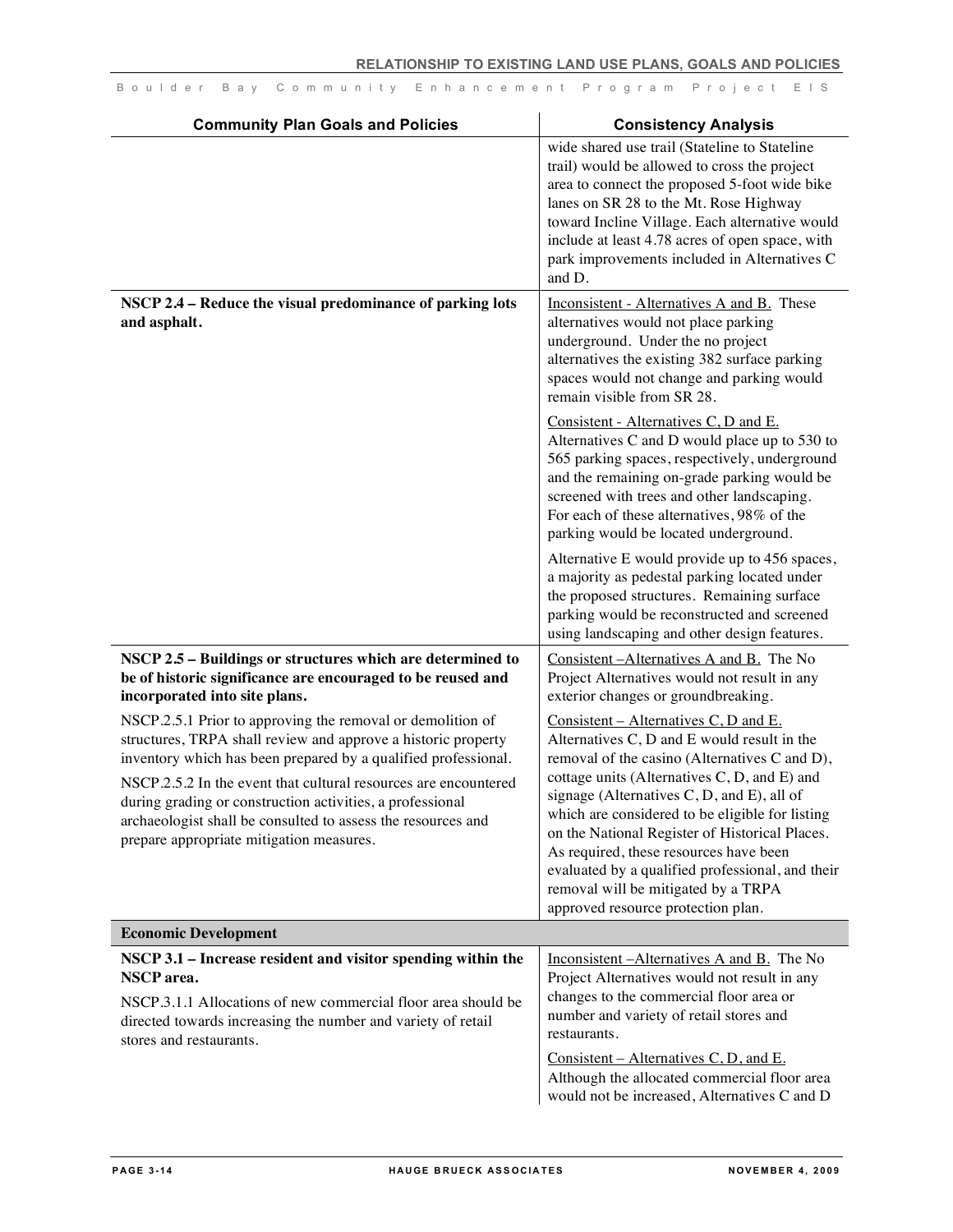| <b>Community Plan Goals and Policies</b>                                                                                                                                                                                                                                                                                                                                                                                                                                                                                                                                                                                                                                                                                                                                                                                                                                                                                                                       | <b>Consistency Analysis</b>                                                                                                                                                                                                                                                                                                                                                                                                                                                                                                                                                                                                                                                                                                                                                                                                                                                                                                                                                                                                                                                                                                                                                                                                                                                                                                                                                                                                                                                                                                                                                                                                                                                                                                              |
|----------------------------------------------------------------------------------------------------------------------------------------------------------------------------------------------------------------------------------------------------------------------------------------------------------------------------------------------------------------------------------------------------------------------------------------------------------------------------------------------------------------------------------------------------------------------------------------------------------------------------------------------------------------------------------------------------------------------------------------------------------------------------------------------------------------------------------------------------------------------------------------------------------------------------------------------------------------|------------------------------------------------------------------------------------------------------------------------------------------------------------------------------------------------------------------------------------------------------------------------------------------------------------------------------------------------------------------------------------------------------------------------------------------------------------------------------------------------------------------------------------------------------------------------------------------------------------------------------------------------------------------------------------------------------------------------------------------------------------------------------------------------------------------------------------------------------------------------------------------------------------------------------------------------------------------------------------------------------------------------------------------------------------------------------------------------------------------------------------------------------------------------------------------------------------------------------------------------------------------------------------------------------------------------------------------------------------------------------------------------------------------------------------------------------------------------------------------------------------------------------------------------------------------------------------------------------------------------------------------------------------------------------------------------------------------------------------------|
|                                                                                                                                                                                                                                                                                                                                                                                                                                                                                                                                                                                                                                                                                                                                                                                                                                                                                                                                                                | would provide a greater quantity and quality<br>of commercial floor area onsite. The current<br>commercial floor area of 18,089 would<br>increase to 20,715 under Alternative C, and<br>27,620 under Alternative D. Under<br>Alternative E, the commercial floor area total<br>of 18,089 would remain, but would be<br>clustered near improved pedestrian facilities.                                                                                                                                                                                                                                                                                                                                                                                                                                                                                                                                                                                                                                                                                                                                                                                                                                                                                                                                                                                                                                                                                                                                                                                                                                                                                                                                                                    |
| NSCP 3.2 - Strengthen the area's potential as a world class,                                                                                                                                                                                                                                                                                                                                                                                                                                                                                                                                                                                                                                                                                                                                                                                                                                                                                                   | Inconsistent – Alternatives A and B. The No                                                                                                                                                                                                                                                                                                                                                                                                                                                                                                                                                                                                                                                                                                                                                                                                                                                                                                                                                                                                                                                                                                                                                                                                                                                                                                                                                                                                                                                                                                                                                                                                                                                                                              |
| nationally renowned tourist destination resort.<br>NSCP.3.2.1 Aesthetics, architecture and landscaping of the North<br>Stateline Community Plan Area should be upgraded.<br>NSCP.3.2.2 A coordinated method for implementation of<br>improvements should be determined and established. One<br>method might be the formation of a redevelopment agency.<br>Another method might be the formation of a special assessment<br>district.<br>NSCP.3.2.3 Marketing of North Stateline as a tourist destination<br>resort, broadening the visitor base to a larger geographic area,<br>should be increased.<br>NSCP.3.2.4 The plan allows a mix of uses, including child care<br>and outdoor recreation, to reflect an orientation towards a family<br>destination resort area.<br>NSCP.3.2.5 This plan area shall be connected to other<br>commercial nodes (such as Kings Beach and downtown Incline<br>Village) with bicycle and pedestrian paths and by transit. | Project Alternatives would not result in any<br>changes to the exterior architecture or<br>aesthetics of the Tahoe Biltmore and no new<br>family-oriented features would be developed.<br>Alternative B would transform hotel units into<br>timeshare units and would increase the gaming<br>area by over 7,000 sf within the existing<br>structure, but would not strengthen the area's<br>potential as a world class resort.<br>$Consistent - Alternatives C and D. These$<br>alternatives would result in a complete<br>replacement and redesign of the resort.<br>Architecture would include design features<br>from the historic Tahoe architecture, new<br>landscaping would promote a pedestrian<br>friendly atmosphere and improve aesthetics,<br>and the new layout of resort structures would<br>create a destination resort to broaden the<br>visitor base in North Stateline. The Boulder<br>Bay resort would include shared use pathways<br>connecting to larger pathway systems in the<br>area and beyond, notably the Stateline to<br>Stateline pathway. Transit service to Kings<br>Beach and Incline village will be enhanced.<br>The resort includes a pool, spa, wellness<br>center, park, play structure, and Kid's Club to<br>increase family-oriented amenities.<br>Partially Consistent - Alternative E. Although<br>the exterior of the main casino building would<br>not be improved, the new structures would<br>reflect the historic architecture of Tahoe<br>through the use of natural building materials<br>and design. The Stateline to Stateline pathway<br>would run through the site, and open space<br>would be preserved; however no park facilities<br>would be provided by this project and no new |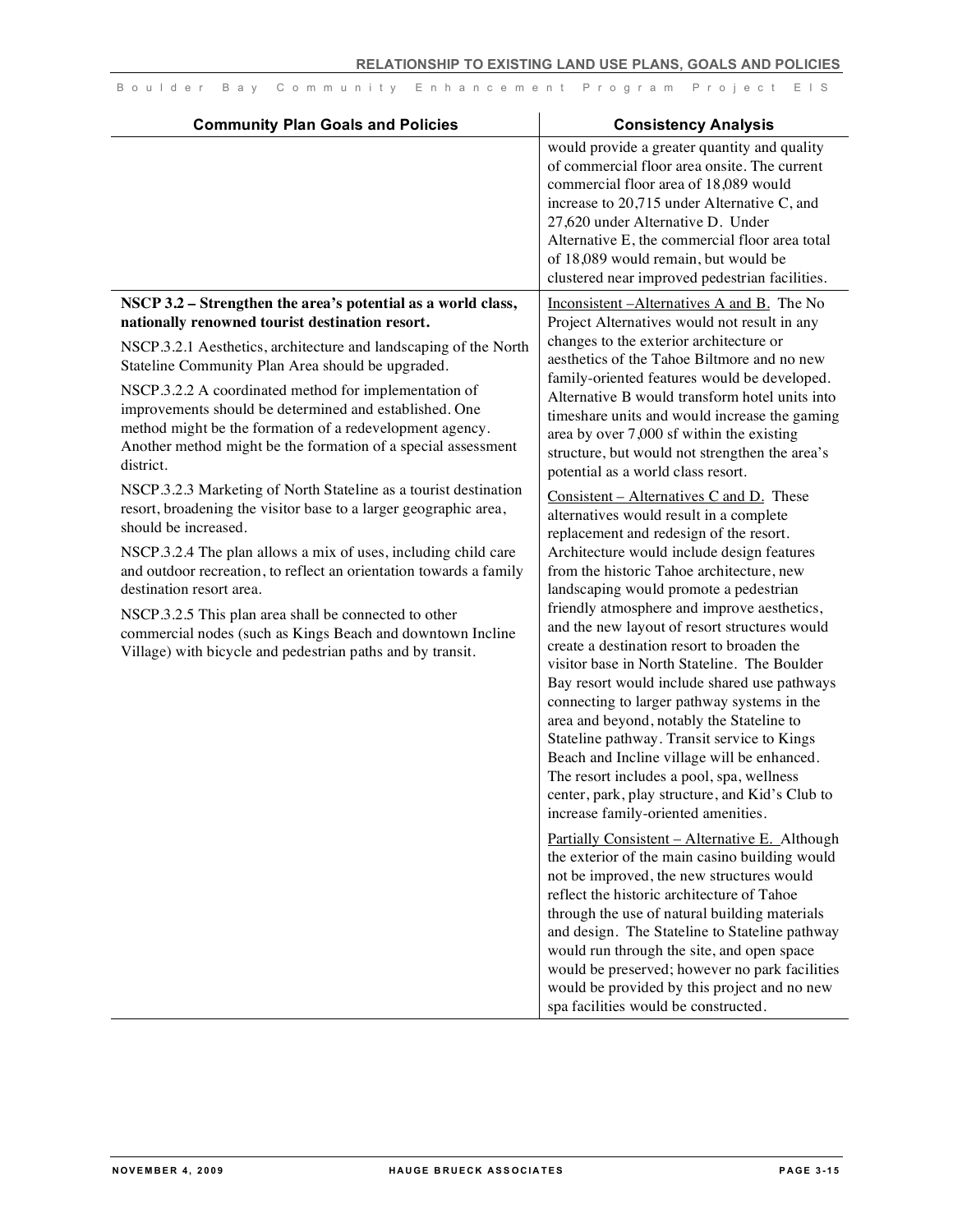| Boulder Bay Community Enhancement Program Project EIS |
|-------------------------------------------------------|
|-------------------------------------------------------|

| <b>Community Plan Goals and Policies</b>                                                                                                                                                                                                                                                                                 | <b>Consistency Analysis</b>                                                                                                                                                                                                      |
|--------------------------------------------------------------------------------------------------------------------------------------------------------------------------------------------------------------------------------------------------------------------------------------------------------------------------|----------------------------------------------------------------------------------------------------------------------------------------------------------------------------------------------------------------------------------|
| <b>Housing</b>                                                                                                                                                                                                                                                                                                           |                                                                                                                                                                                                                                  |
| NSCP 4.1 - Provide housing opportunities for North Stateline<br>casino employees.                                                                                                                                                                                                                                        | Inconsistent – Alternatives A, B, and E.<br>Alternative E and the No Project Alternatives                                                                                                                                        |
| NSCP.4.1.1 Washoe County efforts, in the preparation of the<br>Comprehensive Housing Affordability Study, the Consolidated<br>Plan and Housing Element are supported.                                                                                                                                                    | would not result in the creation of any new<br>affordable housing units for existing or future<br>employees.                                                                                                                     |
| NSCP.4.1.2 The North Stateline and Incline Village Commercial<br>Community Plan Areas are preferred areas for affordable and/or<br>employee housing.                                                                                                                                                                     | Consistent – Alternatives C and D.<br>Alternative D would result in 9 new affordable<br>housing units and Alternative C would result                                                                                             |
| NSCP.4.1.3 Housing shall be integrated into its neighborhood<br>and harmonized with its surroundings through consideration of<br>compatibility factors such as density, site planning and<br>architecture.                                                                                                               | in 14 new affordable housing units in<br>accordance with density limits established in<br>Chapter 21.3 of the TRPA Code of<br>Ordinances. These units would be located<br>onsite and integrated into site design and             |
| NSCP.4.1.4 Residential bonus units assigned to the North<br>Stateline community plan area shall be used for affordable and/or<br>employee housing.                                                                                                                                                                       | architecture. Although the number of units<br>would not support the entire affordable<br>housing need, they would contribute to the                                                                                              |
| NSCP.4.1.5 Affordable and/or employee housing should be<br>provided within or adjacent to the plan area and/or employee<br>shuttles provided to principal employee residential areas.                                                                                                                                    | overall affordable housing stock in the area.                                                                                                                                                                                    |
| NSCP.4.1.6 A plan should be created that outlines a method for<br>employers to develop or contribute towards employee housing.                                                                                                                                                                                           |                                                                                                                                                                                                                                  |
| <b>Transportation</b>                                                                                                                                                                                                                                                                                                    |                                                                                                                                                                                                                                  |
| NSCP 5.1 - Attain and maintain level of service at key<br>intersections in the plan area consistent with the TRPA<br>RTP/AQP.                                                                                                                                                                                            | Inconsistent – Alternatives A and B.<br>Alternatives A and B would not improve SR<br>28 intersections, curb cuts or pedestrian<br>facilities.                                                                                    |
| NSCP.5.1.1 LOS D or better shall be maintained at the<br>intersections of State Route 28 and the casino crosswalk, and at<br>State Route 28 and Stateline Road.                                                                                                                                                          | Consistent – Alternatives C and D.<br>Alternatives C and D would reduce traffic                                                                                                                                                  |
| NSCP.5.1.2 In cooperation with the Nevada Department of<br>Transportation (NDOT) and Caltrans, left turn pockets shall be<br>created at public road intersections along State Route 28 through<br>the plan area.                                                                                                         | levels compared to full occupancy of the<br>existing facilities, would extend center turn<br>lane for the length of the project ROW, would<br>reduce curb cuts on SR 28, and would improve<br>pedestrian facilities along SR 28. |
| NSCP.5.1.3 In cooperation with NDOT and Caltrans, entrances<br>to parking areas from State Route 28 should be reduced.<br>Entrances to the casinos and their parking areas are encouraged<br>to be created from the back streets for those parking areas which<br>have rear access.                                      | Inconsistent - Alternative E. Alternative E<br>would not reduce trips compared to existing<br>conditions, would not reduce curb cuts on SR<br>28 or substantially improve pedestrian<br>circulation.                             |
| NSCP.5.1.4 Wassou Road should be clearly defined and<br>delineated as separate from the Biltmore parking lot.                                                                                                                                                                                                            |                                                                                                                                                                                                                                  |
| NSCP.5.1.5 A State Route 28 Intersection Improvement Design<br>Study shall be prepared. The goal of the study is to maintain<br>acceptable levels of service while improving pedestrian, bicycle<br>and vehicle safety. The Study should be prepared by the Nevada<br>Department of Transportation and/or Washoe County. |                                                                                                                                                                                                                                  |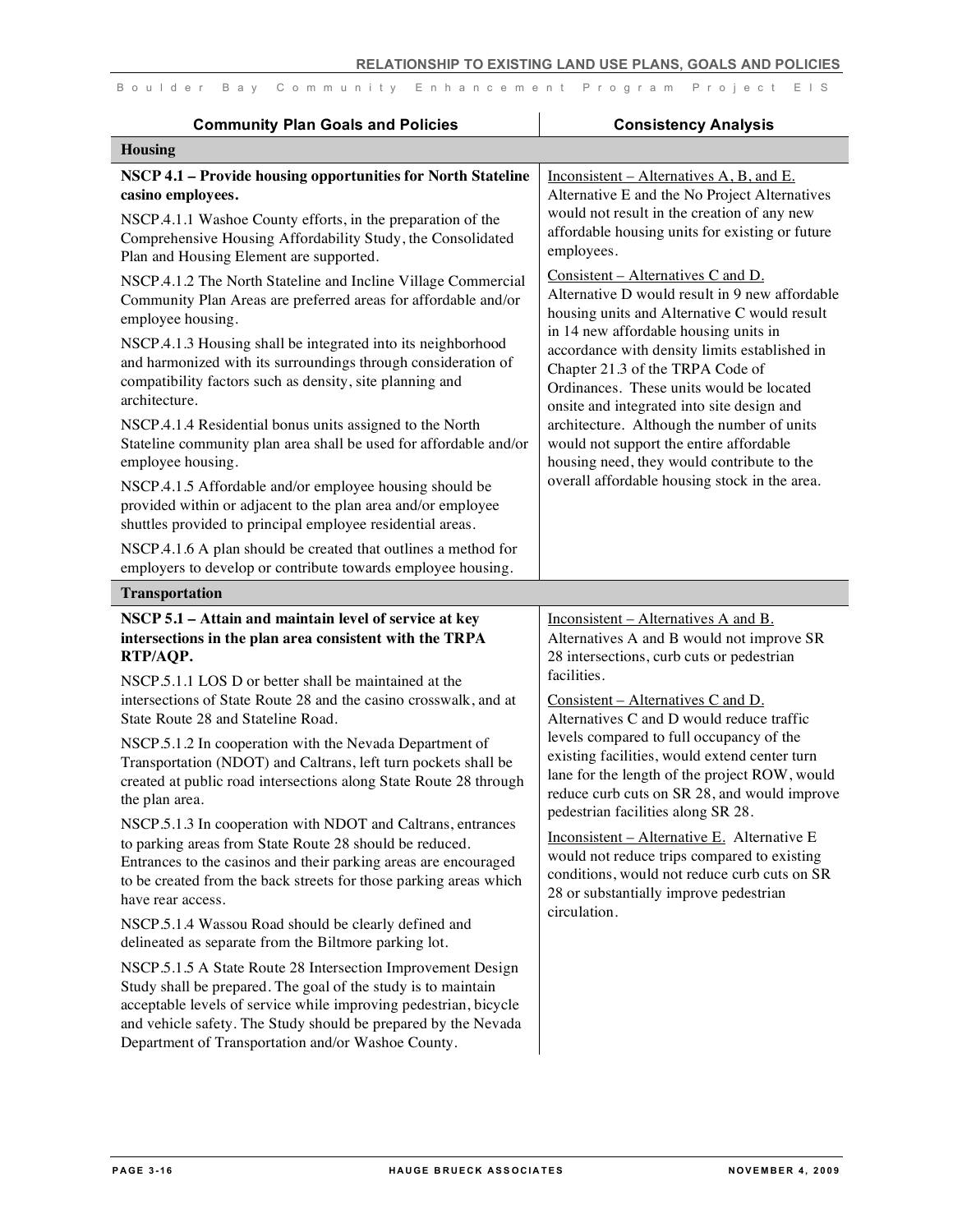| <b>Community Plan Goals and Policies</b>                                                                                                                                                                                                                                                                                                                                                                                                                                                                                                                                                                                                                                                                                                                                                                                                                                                                                          | <b>Consistency Analysis</b>                                                                                                                                                                                                                                                                                                                                                                                                                                                                                                                                   |
|-----------------------------------------------------------------------------------------------------------------------------------------------------------------------------------------------------------------------------------------------------------------------------------------------------------------------------------------------------------------------------------------------------------------------------------------------------------------------------------------------------------------------------------------------------------------------------------------------------------------------------------------------------------------------------------------------------------------------------------------------------------------------------------------------------------------------------------------------------------------------------------------------------------------------------------|---------------------------------------------------------------------------------------------------------------------------------------------------------------------------------------------------------------------------------------------------------------------------------------------------------------------------------------------------------------------------------------------------------------------------------------------------------------------------------------------------------------------------------------------------------------|
| NSCP 5.2 – Achieve the vehicle miles of travel fairshare<br>target within the plan area. The fairshare VMT target for<br>North Stateline is an increase of no more than 1,150 VMT.                                                                                                                                                                                                                                                                                                                                                                                                                                                                                                                                                                                                                                                                                                                                                | Consistent – Alternatives A and B.<br>Alternatives A and B would not increase<br>VMT.                                                                                                                                                                                                                                                                                                                                                                                                                                                                         |
| This increase is included as part of the overall Washoe<br>County VMT reduction target of 3,300 VMT.                                                                                                                                                                                                                                                                                                                                                                                                                                                                                                                                                                                                                                                                                                                                                                                                                              | <u>Consistent – Alternatives C and D.</u><br>Alternatives C and D would reduce VMT                                                                                                                                                                                                                                                                                                                                                                                                                                                                            |
| NSCP.5.2.1 The U.S. Postal Service shall implement home mail<br>delivery to the businesses and residences of Crystal Bay.                                                                                                                                                                                                                                                                                                                                                                                                                                                                                                                                                                                                                                                                                                                                                                                                         | compared to the existing facilities at full<br>occupancy by reducing the size of the existing<br>gaming area and by creating a mixed-use                                                                                                                                                                                                                                                                                                                                                                                                                      |
| NSCP.5.2.2 The plan shall include specific implementation<br>methods for the following VMT mitigation measures:                                                                                                                                                                                                                                                                                                                                                                                                                                                                                                                                                                                                                                                                                                                                                                                                                   | development that will encourage use of<br>alternative modes of transportation.                                                                                                                                                                                                                                                                                                                                                                                                                                                                                |
| i. Shuttle service for North Stateline employees and visitors shall<br>be provided between North Stateline and Incline Village.                                                                                                                                                                                                                                                                                                                                                                                                                                                                                                                                                                                                                                                                                                                                                                                                   | Inconsistent - Alternative E. Alternative E<br>would increase VMT over the NSCP                                                                                                                                                                                                                                                                                                                                                                                                                                                                               |
| ii. Shuttle service for North Stateline employees shall be<br>provided from North Stateline to Kings Beach and other principal<br>employee residential areas.                                                                                                                                                                                                                                                                                                                                                                                                                                                                                                                                                                                                                                                                                                                                                                     | threshold.                                                                                                                                                                                                                                                                                                                                                                                                                                                                                                                                                    |
| iii. Regular stops in North Stateline shall be included as part of<br>the new Reno - North Tahoe transit service.                                                                                                                                                                                                                                                                                                                                                                                                                                                                                                                                                                                                                                                                                                                                                                                                                 |                                                                                                                                                                                                                                                                                                                                                                                                                                                                                                                                                               |
| iv. Pedestrian paths and bicycle trails shall be provided within the<br>plan area.                                                                                                                                                                                                                                                                                                                                                                                                                                                                                                                                                                                                                                                                                                                                                                                                                                                |                                                                                                                                                                                                                                                                                                                                                                                                                                                                                                                                                               |
| v. Home mail delivery for business in North Stateline and<br>surrounding Crystal Bay residential areas shall be provided.                                                                                                                                                                                                                                                                                                                                                                                                                                                                                                                                                                                                                                                                                                                                                                                                         |                                                                                                                                                                                                                                                                                                                                                                                                                                                                                                                                                               |
| vi. Affordable and/or employee housing shall be provided in the<br>North Stateline Community Plan Area.                                                                                                                                                                                                                                                                                                                                                                                                                                                                                                                                                                                                                                                                                                                                                                                                                           |                                                                                                                                                                                                                                                                                                                                                                                                                                                                                                                                                               |
| NSCP 6.1 - Reduce the visual predominance of parking lots<br>and asphalt and improve the efficiency of parking area use.                                                                                                                                                                                                                                                                                                                                                                                                                                                                                                                                                                                                                                                                                                                                                                                                          | Partially Consistent - Alternatives A and B.<br>These alternatives provide appropriate parking                                                                                                                                                                                                                                                                                                                                                                                                                                                                |
| NSCP.6.1.1 In cooperation with all affected parties, Washoe<br>County, Placer County and TRPA shall develop and implement a<br>parking management program for commercial and tourist uses in<br>the plan area. The program may include reduced parking for<br>certain uses. The program should be implemented in a<br>coordinated fashion to avoid unintended adverse impacts.<br>NSCP.6.1.2 The number of parking spaces required by the<br>Washoe County Development Code shall be the maximum<br>number of parking spaces permitted. Single family dwellings are<br>exempt. Development Code parking requirements may be<br>modified per Article 410 of the Washoe County Development<br>Code.<br>NSCP.6.1.3 As a condition of project approval, all uses shall<br>screen parking with landscaping. Preferred landscaping is<br>outlined in the Community Design Guidelines, Appendix B.<br>Single family dwelling are exempt. | and some screening of the parking lot, but the<br>parking lot remains highly prominent and<br>visible from SR 28. In addition, no changes to<br>the driveways on SR 28 would occur.<br>Consistent – Alternatives C, D, and E.<br>Alternatives C and D would place most of the<br>parking underground, with little public<br>parking visible from SR 28. Alternative E<br>would screen parking by placing the parking<br>areas between the buildings and eliminating<br>parking facing SR 28. Alternatives C and D<br>would also eliminate curb cuts on SR 28. |
| NSCP.6.1.4 Projects are encouraged to clearly define surface<br>parking areas and spaces. Single-family dwellings are exempt.                                                                                                                                                                                                                                                                                                                                                                                                                                                                                                                                                                                                                                                                                                                                                                                                     |                                                                                                                                                                                                                                                                                                                                                                                                                                                                                                                                                               |
| NSCP.6.1.5 Projects are encouraged to provide access to parking<br>from streets other than State Route 28, when options other than<br>State Route 28 access exist.                                                                                                                                                                                                                                                                                                                                                                                                                                                                                                                                                                                                                                                                                                                                                                |                                                                                                                                                                                                                                                                                                                                                                                                                                                                                                                                                               |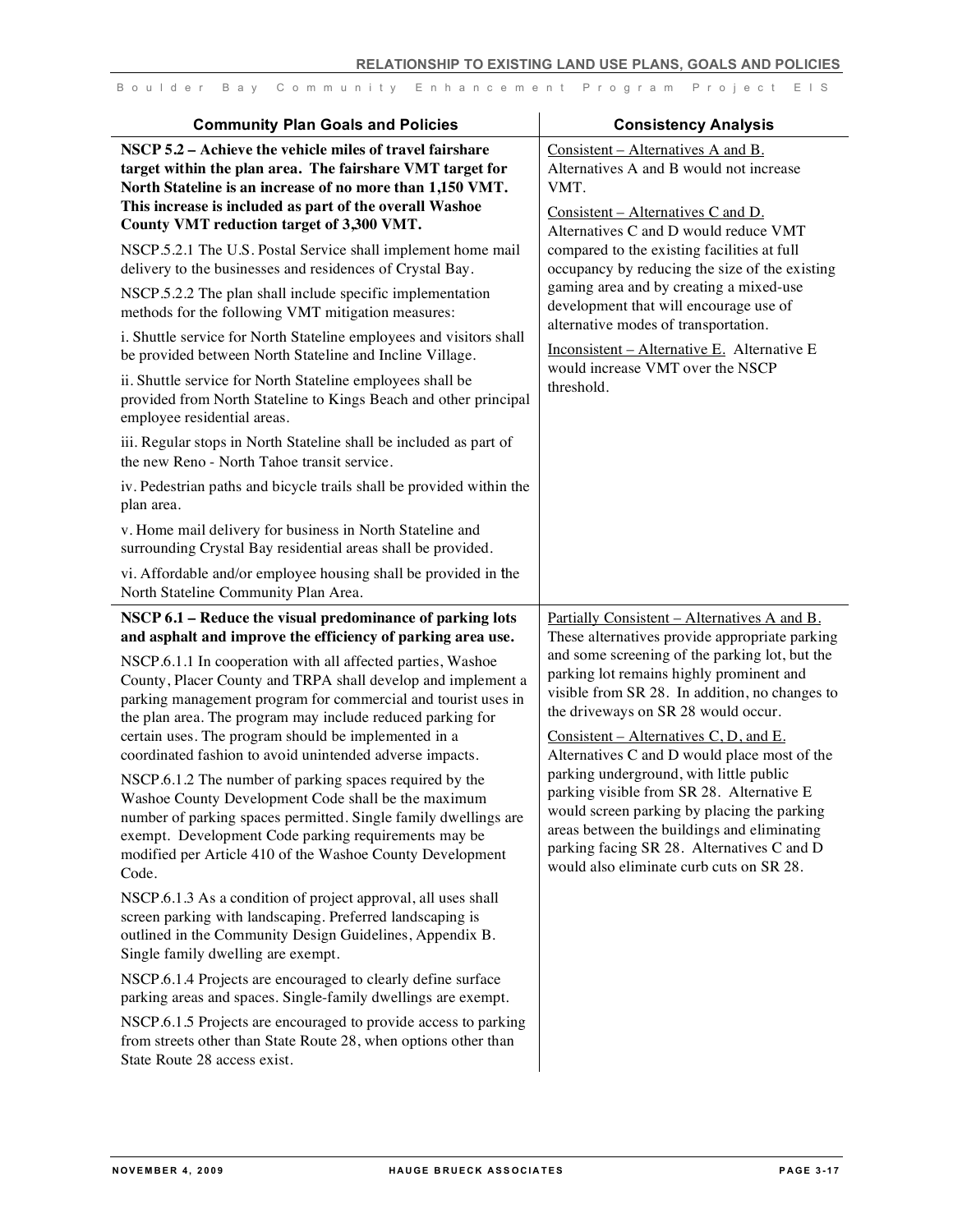| <b>Community Plan Goals and Policies</b>                                                                                                                                                                                                                                                                                                                                                                                                                                                                                                                                                                                                                                                                                                                                                                                                                                                                                                                             | <b>Consistency Analysis</b>                                                                                                                                                                                                                                                                                                                                |
|----------------------------------------------------------------------------------------------------------------------------------------------------------------------------------------------------------------------------------------------------------------------------------------------------------------------------------------------------------------------------------------------------------------------------------------------------------------------------------------------------------------------------------------------------------------------------------------------------------------------------------------------------------------------------------------------------------------------------------------------------------------------------------------------------------------------------------------------------------------------------------------------------------------------------------------------------------------------|------------------------------------------------------------------------------------------------------------------------------------------------------------------------------------------------------------------------------------------------------------------------------------------------------------------------------------------------------------|
| NSCP 7.1 - Improve transit service and increase transit use.<br>NSCP.7.1.1 Transit shelters should be provided at all transit<br>stops.                                                                                                                                                                                                                                                                                                                                                                                                                                                                                                                                                                                                                                                                                                                                                                                                                              | Inconsistent – Alternatives A and B.<br>Alternatives A and B would not improve<br>transit service or transit facilities.                                                                                                                                                                                                                                   |
| NSCP.7.1.2 TART is encouraged to increase TART hours of<br>operation and frequency of route circulation (i.e., reduce<br>headways).<br>NSCP.7.1.3 Transit stops located along State Route 28 should be<br>designed in order that they do not interrupt traffic circulation<br>(i.e., bus pullout and/or using local streets).<br>NSCP.7.1.4 Within 90 days of community plan adoption, a new<br>Incline Village/Crystal Bay Subcommittee of the Truckee/North<br>Tahoe Transportation Management Association will be<br>established for the purpose of coordinating public and private<br>transit services within Incline Village and Crystal Bay.<br>Membership in the subcommittee should include, but not be<br>limited to, Washoe County, TART, IVGID, the Incline<br>Village/Crystal Bay Chamber of Commerce, the Crystal Bay<br>Casino Association, the Hyatt Lake Tahoe, Sierra Nevada<br>College, the Ponderosa Ranch, TRPA and other interested<br>parties. | Consistent – Alternatives C, D, and E.<br>Alternatives C and D would result in transit<br>stop improvements, including a transit pull-out<br>from SR 28, transit shelter, and other basic<br>improvements. To a lesser degree, Alternative<br>E would also result in transit stop<br>improvements, including a pull-out area on SR<br>28 to avoid traffic. |
| NSCP 7.2 - Establish a visitor shuttle service<br>NSCP.7.2.1 Transit service, which is created especially for and<br>targeted towards visitors, should be provided for tourists<br>accommodated by existing development. The shuttle should<br>include transit service between the casino core and the winter and<br>summer recreation areas, as well as restaurant and retail shopping<br>opportunities in Incline Village.<br>NSCP.7.2.2 As additional Tourist Accommodation Units or<br>Commercial Floor Area (including both new/bonus and banked)<br>are developed, the project shall participate in the development<br>and operation of a shuttle service for visitors. The shuttle should<br>include service to Incline Village and to recreation areas.                                                                                                                                                                                                      | Inconsistent – Alternatives A, B and E.<br>Alternatives A, B and E would not include a<br>visitor shuttle service for guests.<br>Consistent - Alternatives C and D.<br>Alternatives C and D propose a visitor transit<br>system into the development with shuttle<br>connectivity to the lake, mountain, golfing,<br>and other areas of interest.          |
| NSCP 7.3 - Establish an employee shuttle service.<br>NSCP.7.3.1 As additional Tourist Accommodation Units or<br>Commercial Floor Area (including both new/bonus and banked)<br>are developed, the project shall participate in the development<br>and operation of a shuttle service for employees. The shuttle<br>service should include service to principal centers of employee<br>residences, such as Incline Village and Kings Beach.                                                                                                                                                                                                                                                                                                                                                                                                                                                                                                                           | Inconsistent – Alternatives A, B and E.<br>Alternatives A, B and E would not include an<br>employee shuttle service.<br>Consistent - Alternatives C and D.<br>Alternatives C and D will integrate a transit<br>service into the development, including an<br>employee shuttle service.                                                                     |
| NSCP 7.4 - Establish a Reno - North Tahoe transit service.<br>NSCP.7.4.1 Interested parties, including the Truckee North<br>Tahoe Transportation Management Association and the Washoe<br>County Regional Transportation Commission, shall discuss the<br>establishment of a Reno - North Tahoe transit service.                                                                                                                                                                                                                                                                                                                                                                                                                                                                                                                                                                                                                                                     | Consistent - All Alternatives. Reno-North<br>Tahoe transit stops are currently located in the<br>project area. Alternatives C and D propose to<br>increase service intervals to the project area.                                                                                                                                                          |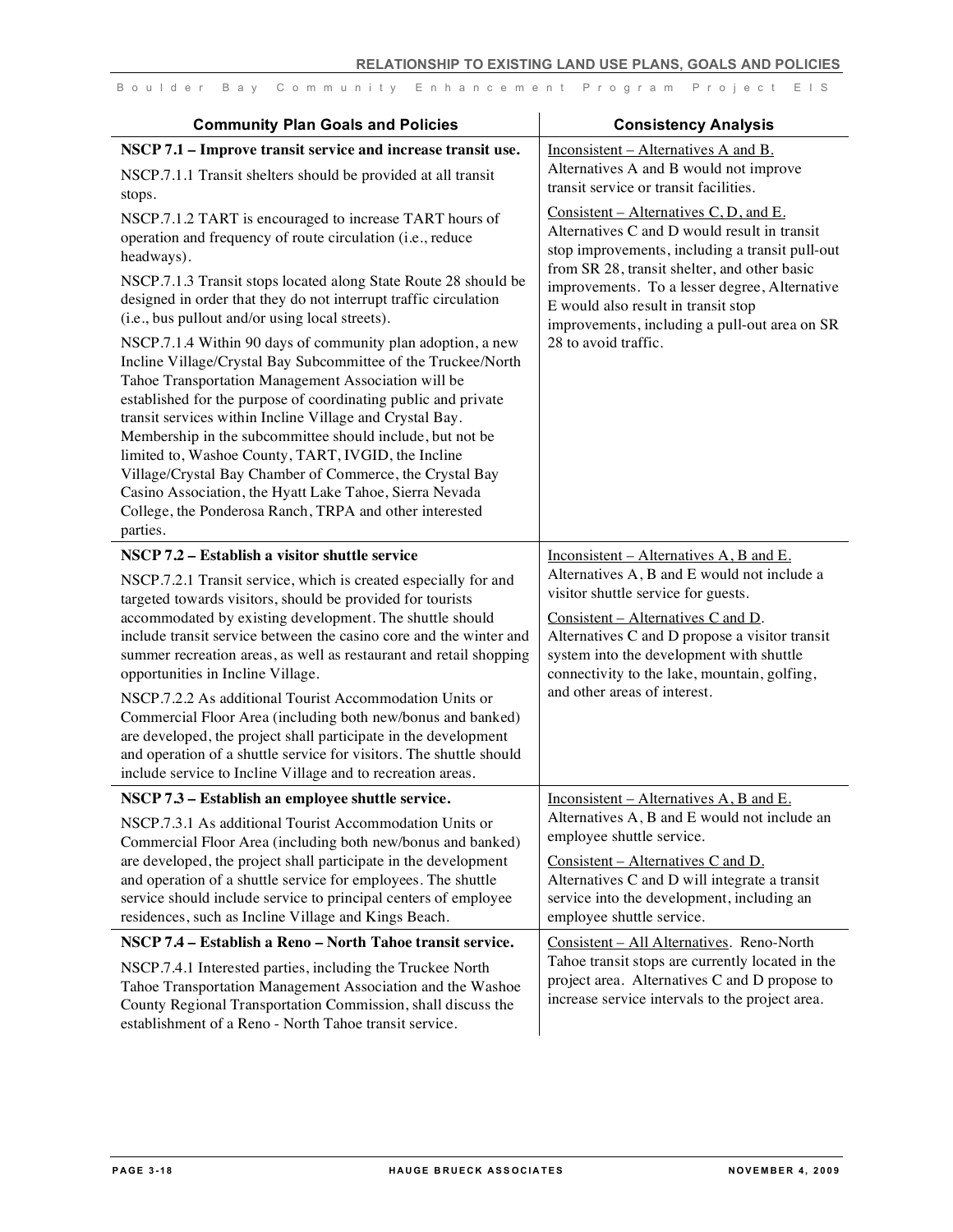| <b>Community Plan Goals and Policies</b>                                                                                                                                                                                                                                                                                                                                                                                                                                                                                                                                                                                                                                                                                                                                                                                                              | <b>Consistency Analysis</b>                                                                                                                                                                                                                                                                                                                                                                                                                                                                                                                                                                                                                                                                                                                                                                                     |
|-------------------------------------------------------------------------------------------------------------------------------------------------------------------------------------------------------------------------------------------------------------------------------------------------------------------------------------------------------------------------------------------------------------------------------------------------------------------------------------------------------------------------------------------------------------------------------------------------------------------------------------------------------------------------------------------------------------------------------------------------------------------------------------------------------------------------------------------------------|-----------------------------------------------------------------------------------------------------------------------------------------------------------------------------------------------------------------------------------------------------------------------------------------------------------------------------------------------------------------------------------------------------------------------------------------------------------------------------------------------------------------------------------------------------------------------------------------------------------------------------------------------------------------------------------------------------------------------------------------------------------------------------------------------------------------|
| NSCP 8.1 - Create a pedestrian friendly and pedestrian safe<br>environment which provides opportunities for pedestrian<br>activities and reduces emphasis on the auto.<br>NSCP.8.1.1 All projects shall install a pedestrian walk(s) on-site<br>as a condition of project approval. Projects are encouraged to<br>provide pedestrian facilities between uses within the plan area.<br>The size and location of the walk(s) should be consistent with the<br>Community Design Plan and the Design Standards and<br>Guidelines. Landscaping, street furniture and lighting should be<br>included within the walkways.<br>NSCP.8.1.2 Projects are encouraged to provide outdoor plazas<br>consistent with the Community Design Plan and Guidelines.<br>Single family projects and projects with an existing outdoor plaza<br>are exempt from this policy | Inconsistent-Alternatives A and B. These<br>alternatives would not include in any new<br>walkways or pedestrian pathways. The<br>existing sidewalks would remain, but no new<br>pathways, landscaping, furniture, or lighting<br>would be constructed.<br>Consistent – Alternatives C and D. Walkways<br>and pathways around and through the project<br>area would be constructed under Alternatives<br>C and D. This includes the pedestrian village<br>in which furniture, landscaping, and lighting<br>would welcome pedestrian traffic.<br>Partially Consistent - Alternative E.<br>Alternative E would maintain the existing<br>sidewalk along SR 28 and paths would be<br>created adjacent to local roadways to access<br>new buildings; however, a separate pedestrian<br>village would not be included. |
| NSCP 9.1 - Expand bicycle paths and increase opportunities<br>for safe bicycling.<br>NSCP.9.1.1 Bicycle lanes should be created to provide safe travel<br>through the plan area in both east and west directions. Such lanes<br>should be located either along State Route 28 or along local<br>streets. Bicycle lanes should be constructed by Washoe County,<br>Placer County NDOT, and/or Caltrans.<br>NSCP.9.1.2 As a condition of project approval, bicycle racks or<br>secured lockers shall be installed at uses throughout the plan area.<br>TART is encouraged to install bicycle racks on their buses.                                                                                                                                                                                                                                      | Partially Consistent - Alternatives A, B, and E.<br>Although new bike lanes or bike racks would<br>not be constructed within the SR 28 ROW, a<br>portion of the Stateline to Stateline trail would<br>be permitted through the project area, creating<br>improved connections to offsite trails.<br>Consistent – Alternatives C and D.<br>Alternatives C and D proposes bike paths<br>internal to the site and bike lanes along each<br>side of SR 28. A portion of the Stateline to<br>Stateline trail would be permitted through the<br>project area, creating improved connections to<br>offsite trails. The pedestrian village would<br>include a bike center that provides basic repair<br>tools, air, and hydration for both resort patrons<br>and the public.                                            |
| <b>Conservation</b>                                                                                                                                                                                                                                                                                                                                                                                                                                                                                                                                                                                                                                                                                                                                                                                                                                   |                                                                                                                                                                                                                                                                                                                                                                                                                                                                                                                                                                                                                                                                                                                                                                                                                 |
| NSCP 10.1 - Attain and maintain environmental threshold<br>carrying capacity targets contained in the plan.<br>NSCP.10.1.1 The plan recognizes and includes all improvement<br>projects implemented in the plan area since July 1, 1987.<br>NSCP.10.1.2 All projects, whether the proponent is a private or<br>public entity, shall contribute towards the applicable                                                                                                                                                                                                                                                                                                                                                                                                                                                                                 | <u>Partially Consistent – Alternatives A, B, and</u><br>$E$ . Although Alternatives A and B would<br>essentially maintain existing conditions, they<br>would not contribute to improvements other<br>than the open space on the Tahoe Mariner site<br>and the installation of permanent BMPs and<br>stormwater treatment systems onsite                                                                                                                                                                                                                                                                                                                                                                                                                                                                         |

improvements identified in this chapter.

The NSCP provides the following targets:

1. Maintain CO levels.

NSCP.10.1.3 Appropriate public agencies are requested to implement public improvement projects identified in this chapter. The policy shall apply to plans and programs which may be contained in an agency's capital improvements program.

stormwater treatment systems onsite. Alternative E would also improve the Tahoe

Mariner site and install BMPs and a

Consistent – Alternatives C and D.

stormwater treatment system, but would not include land coverage reductions, VMT reductions or offsite utility undergrounding.

Alternatives C and D would actively pursue the NSCP targets through design and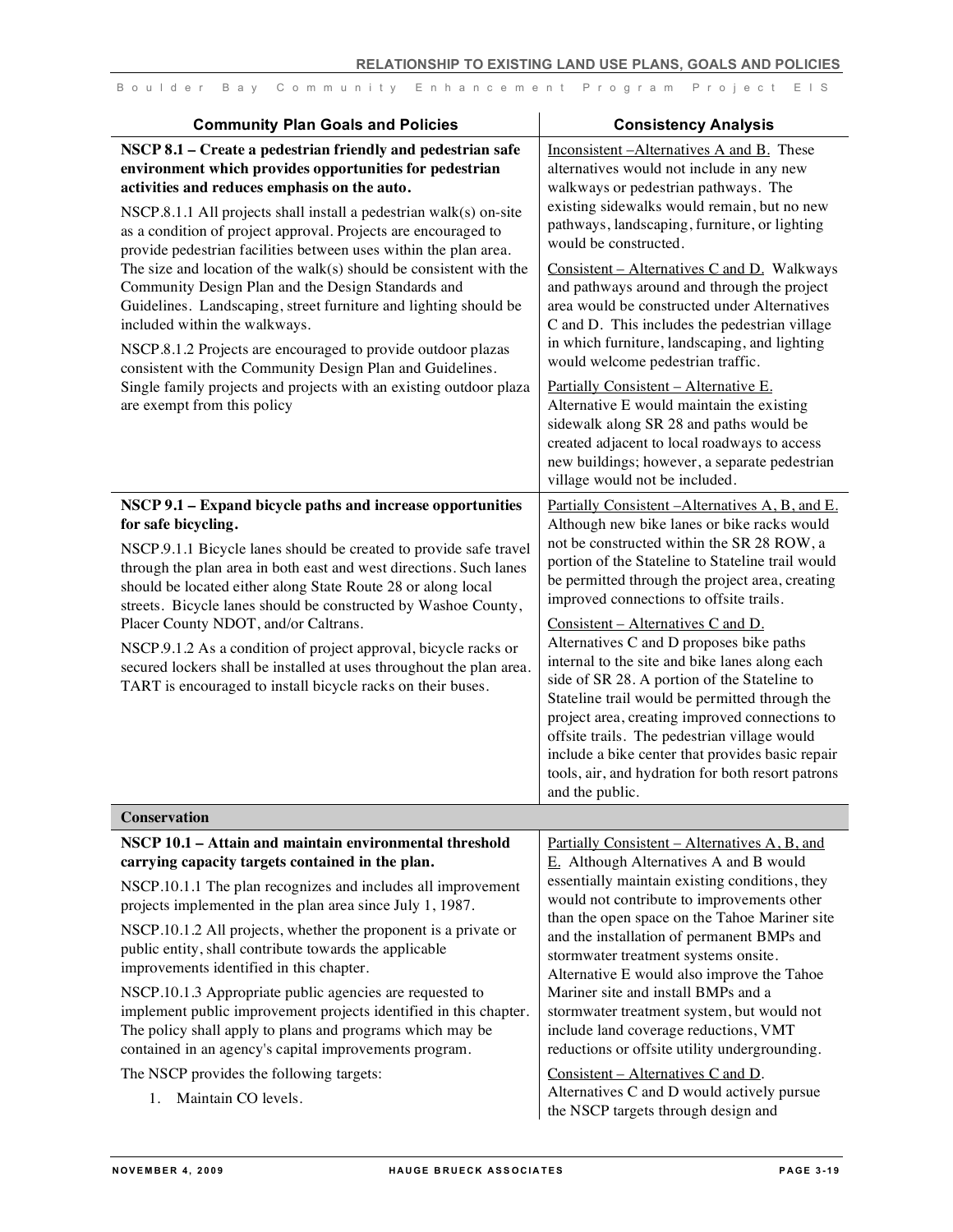|    | <b>Community Plan Goals and Policies</b>                                                                       | <b>Consistency Analysis</b>                                                                |
|----|----------------------------------------------------------------------------------------------------------------|--------------------------------------------------------------------------------------------|
| 2. | Maintain LOS D.                                                                                                | operation of the project. These alternatives                                               |
| 3. | Reduce VMT by 3,300 VMT.                                                                                       | would result in increased shuttle services,                                                |
| 4. | Maintain ozone Threshold.                                                                                      | affordable housing for employees, improved<br>Class II bike lanes on each side of SR 28,   |
| 5. | Restore and revegetate 12,000 square feet of existing                                                          | transit stop improvements, and the use of                                                  |
|    | hard and soft coverage within the plan area.                                                                   | green building design and materials to address                                             |
| 6. | Restore and revegetate 1.6 acres of existing disturbed                                                         | targets $1, 2, 3$ , and 4. Land coverage in the                                            |
|    | lands at the Tahoe Mariner site.                                                                               | NSCP would be reduced by 68,317 sf (15.8%)                                                 |
| 7. | Install BMPs on all properties and public ROW.                                                                 | and 41,974 sf $(9.7\%)$ , respectively. The Tahoe                                          |
|    |                                                                                                                | Mariner site would be restored and<br>revegetated with open space and the Tahoe            |
| 8. | Attain and retain a travel route rating of 16 for roadway<br>unit 20 and a rating of 10 for shoreline unit 22. | Mariner Park. BMPs and stormwater                                                          |
| 9. | Maintain the existing rating for individual scenic                                                             | treatment systems sized for the 50 year, 1 hour                                            |
|    | resources.                                                                                                     | storm capacity would be located both on and<br>off-site. The scenic quality roadway unit   |
|    | 10. Convert existing overhead utilities along SR 28 to                                                         | travel route rating would be improved under                                                |
|    | underground systems.                                                                                           | Alternative C due to the removal of existing                                               |
|    | 11. Attain and maintain 60 CNEL.                                                                               | structures and signage that do not conform to                                              |
|    | 12. Implement the Community Design Plan and Standards                                                          | community design standards, the                                                            |
|    | and Guidelines.                                                                                                | undergrounding of utilities, increased setbacks                                            |
|    |                                                                                                                | from SR 28 and improved landscaping.<br>Although Alternative D would not result in an      |
|    |                                                                                                                | improvement to the overall travel route rating                                             |
|    |                                                                                                                | because of the Alternatives increased height                                               |
|    |                                                                                                                | and incompatible design, the addition of                                                   |
|    |                                                                                                                | landscaping, increased setbacks from SR 28,                                                |
|    |                                                                                                                | utility undergrounding, and removal of                                                     |
|    |                                                                                                                | signage would improve scenic quality in the<br>project vicinity.                           |
|    | NSCP.10.2 - Protect and enhance existing scenic views and                                                      | Consistent – Alternatives $A, B, C$ and E.                                                 |
|    | vistas from the commercial area.                                                                               | Offsite views of the lake and views of                                                     |
|    |                                                                                                                | mountain ridgelines from the commercial area                                               |
|    |                                                                                                                | would be maintained under Alternatives A, B,                                               |
|    |                                                                                                                | C and E.                                                                                   |
|    |                                                                                                                | Inconsistent – Alternative D. Offsite views of                                             |
|    |                                                                                                                | the lake from the neighborhood above the                                                   |
|    |                                                                                                                | commercially oriented project area (e.g., from<br>Lakeview Drive) would be degraded by the |
|    |                                                                                                                | proposed building height included in                                                       |
|    |                                                                                                                | Alternative D.                                                                             |
|    | NSCP.10.3 - Implement environmental improvement and                                                            | Inconsistent – Alternatives A, B and E.                                                    |
|    | restoration projects as part of the community plan.                                                            | Alternatives A, B and E do not include                                                     |
|    |                                                                                                                | contributions to environmental improvement                                                 |
|    |                                                                                                                | projects unless they are required by TRPA                                                  |
|    |                                                                                                                | standard permit conditions (e.g., BMP retrofit<br>and 20 year, 1 hour storm event).        |
|    |                                                                                                                | Consistent – Alternatives C and D.                                                         |
|    |                                                                                                                | Alternatives C and D include contributions to                                              |
|    |                                                                                                                | the Washoe County Undergrounding project,                                                  |
|    |                                                                                                                | two NSCP water quality improvement                                                         |
|    |                                                                                                                | projects, offsite SEZ restoration associated                                               |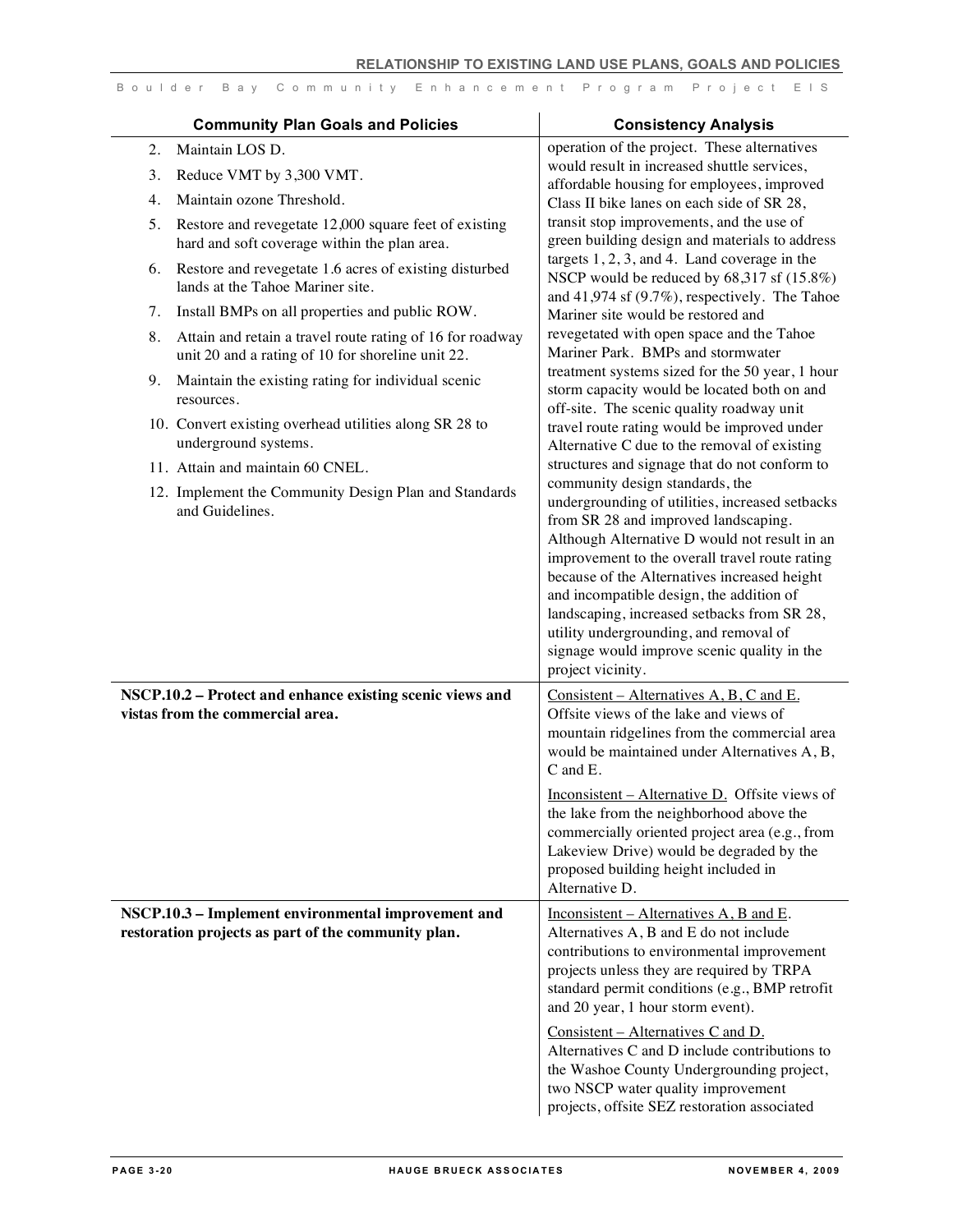| <b>Community Plan Goals and Policies</b>                                                                                                                                                                                                                                                    | <b>Consistency Analysis</b>                                                                                                                                                                                                                                                                                                                                                                                                                                                                                                                                                                                                           |
|---------------------------------------------------------------------------------------------------------------------------------------------------------------------------------------------------------------------------------------------------------------------------------------------|---------------------------------------------------------------------------------------------------------------------------------------------------------------------------------------------------------------------------------------------------------------------------------------------------------------------------------------------------------------------------------------------------------------------------------------------------------------------------------------------------------------------------------------------------------------------------------------------------------------------------------------|
|                                                                                                                                                                                                                                                                                             | with TAU transfer, and land coverage<br>reductions greater than CEP and NSCP<br>requirements.                                                                                                                                                                                                                                                                                                                                                                                                                                                                                                                                         |
| NSCP.10.4 - Utilize an incentive system containing tradeoffs<br>between land coverage and other units of use and<br>environmental threshold-related and other community<br>improvements recommended by the plan. Make the incentive<br>system available to both new and existing land uses. | Inconsistent - Alternatives A, B, and E. These<br>alternatives would not result in any changes to<br>land coverage totals or units of use and<br>coverage would continue to exceed land<br>capability district limits.<br>$Consistent - Alternatives C and D. These$<br>alternatives include TAUs transferred from<br>restored SEZs and reductions in total land<br>coverage.                                                                                                                                                                                                                                                         |
| NSCP.10.5 - Encourage the coordinated planting of colorful<br>spring flowers and colorful autumn foliage.                                                                                                                                                                                   | Inconsistent - Alternatives A and B. The No<br>Project Alternatives would not result in new<br>landscaping. Although the limited existing<br>landscaping would be maintained, additional<br>landscaped areas would not be constructed.<br>Consistent – Alternatives C, D and E.<br>Landscaping with native species and those<br>species approved by TRPA would occur,<br>improving the aesthetics of the site. Trees that<br>remain after project construction would be<br>protected with measures included in Appendix<br>Κ.                                                                                                         |
| NSCP.10.6 - Develop a program to place existing overhead<br>utility lines along SR 28 underground within the plan area by<br>7/1/07. Include funding and implementation methods in the<br>program.                                                                                          | Inconsistent – Alternatives A, B and E.<br>Alternatives A, B and E do not include<br>contributions to environmental improvement<br>projects unless they are required by TRPA<br>standard permit conditions (e.g., required<br>BMP upgrades). Alternative E would<br>undergound utilities within the project area<br>during project construction, but would not<br>contribute to offsite undergrounding.<br>Consistent – Alternatives C and D.<br>Alternatives C and D would underground all<br>onsite utilities and would include contributions<br>to the Washoe County Undergrounding project<br>for offsite utility undergrounding. |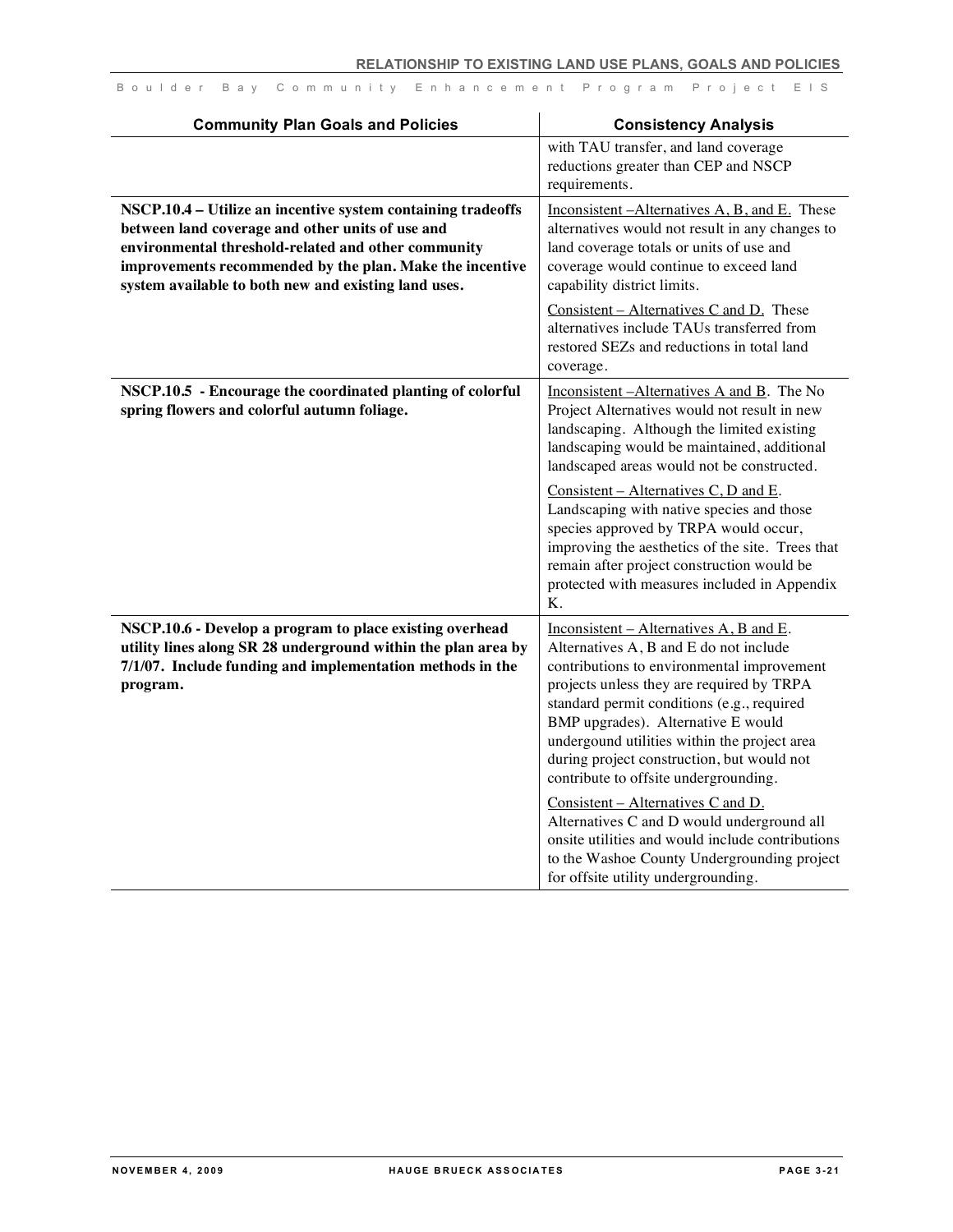| <b>Community Plan Goals and Policies</b>                                                                                                                                                                                                                                                                                                                                                                                                                                                               | <b>Consistency Analysis</b>                                                                                                                                                                                                                                                                                                                                                                                                                                                 |
|--------------------------------------------------------------------------------------------------------------------------------------------------------------------------------------------------------------------------------------------------------------------------------------------------------------------------------------------------------------------------------------------------------------------------------------------------------------------------------------------------------|-----------------------------------------------------------------------------------------------------------------------------------------------------------------------------------------------------------------------------------------------------------------------------------------------------------------------------------------------------------------------------------------------------------------------------------------------------------------------------|
| <b>Recreation</b>                                                                                                                                                                                                                                                                                                                                                                                                                                                                                      |                                                                                                                                                                                                                                                                                                                                                                                                                                                                             |
| NSCP.11.1 - Expand bicycle paths and increase<br>opportunities for safe bicycling.                                                                                                                                                                                                                                                                                                                                                                                                                     | $Inconsistent - Alternatives A, B, and E. As$<br>discussed above, a portion of the Stateline to<br>Stateline trail is proposed within the project<br>area. However, under Alternatives A and B,<br>no formal easement would be provided for the<br>trail. In addition, the roadway bike lanes and<br>shared use paths around and through the<br>project area would not be constructed as<br>planned for Alternatives C and D.                                               |
|                                                                                                                                                                                                                                                                                                                                                                                                                                                                                                        | Consistent-Alternatives C and D. Although<br>recognized as its own project, a formal<br>easement would be provided in the project<br>area for a portion of the Stateline to Stateline<br>trail for bike and pedestrian use under<br>Alternatives C and D. Alternatives C and D<br>would also include an array of pathways<br>through the site and improvements to the<br>street-side bike lanes.                                                                            |
| NSCP.11.2 - Encourage the development of on-site<br>recreational opportunities which enhance the destination<br>resort experience. Such opportunities may include court<br>games and exercise fitness courses.                                                                                                                                                                                                                                                                                         | Consistent - All Alternatives. Alternatives C<br>and D would result in the development of the<br>Lake Vista mini-park, Tahoe Mariner Park, as<br>well as open space and the pool, spa, and<br>wellness center. Alternative E and the No<br>Project Alternatives would not result in a park,<br>but would continue to provide open space and<br>land for a potential Washoe County Park as<br>required by the existing Tahoe Mariner<br>Settlement Agreement.                |
| NSCP.11.3 - Enhance and improve access opportunities to<br>Lake Tahoe and its shoreline by visitors and residents.<br>NSCP.11.3.1 A special assessment district, or other financing<br>mechanism, shall acquire land or easements to construct a public<br>access trail to Lake Tahoe. The trail should originate in the<br>casino core area and pass through the lake vista mini-park site. In<br>lieu of development of the lake access trail, a shuttle shall include<br>transit to public beaches. | Consistent – Alternatives $A, B,$ and $E$ . These<br>Alternatives do not include park development,<br>but do include 4.78 acres of open space and<br>existing transit access to beach areas.<br>Consistent - Alternatives C and D.<br>Alternatives C and D would include the Lake<br>Vista Mini-park and the Tahoe Mariner Park.<br>In addition, a visitor shuttle service would be<br>provide to connect resort patrons to public<br>beaches and other points of interest. |
| NSCP.11.4 - Develop landscaped, open space areas within the<br>plan area.<br>NSCP.11.4.1 Develop a lake vista mini-park. The mini-park<br>should be developed by the casino properties and/or by the<br>Washoe County Parks and Recreation Department.                                                                                                                                                                                                                                                 | Consistent - All Alternatives. Alternatives C<br>and D would result in the development of the<br>Lake Vista mini-park, Tahoe Mariner Park, as<br>well as open space and the pool, spa, and<br>wellness center. Alternative E and the No<br>Project Alternatives would not result in a park,<br>but would continue to provide open space and<br>land for a potential Washoe County Park as<br>required by the existing Tahoe Mariner<br>Settlement Agreement.                |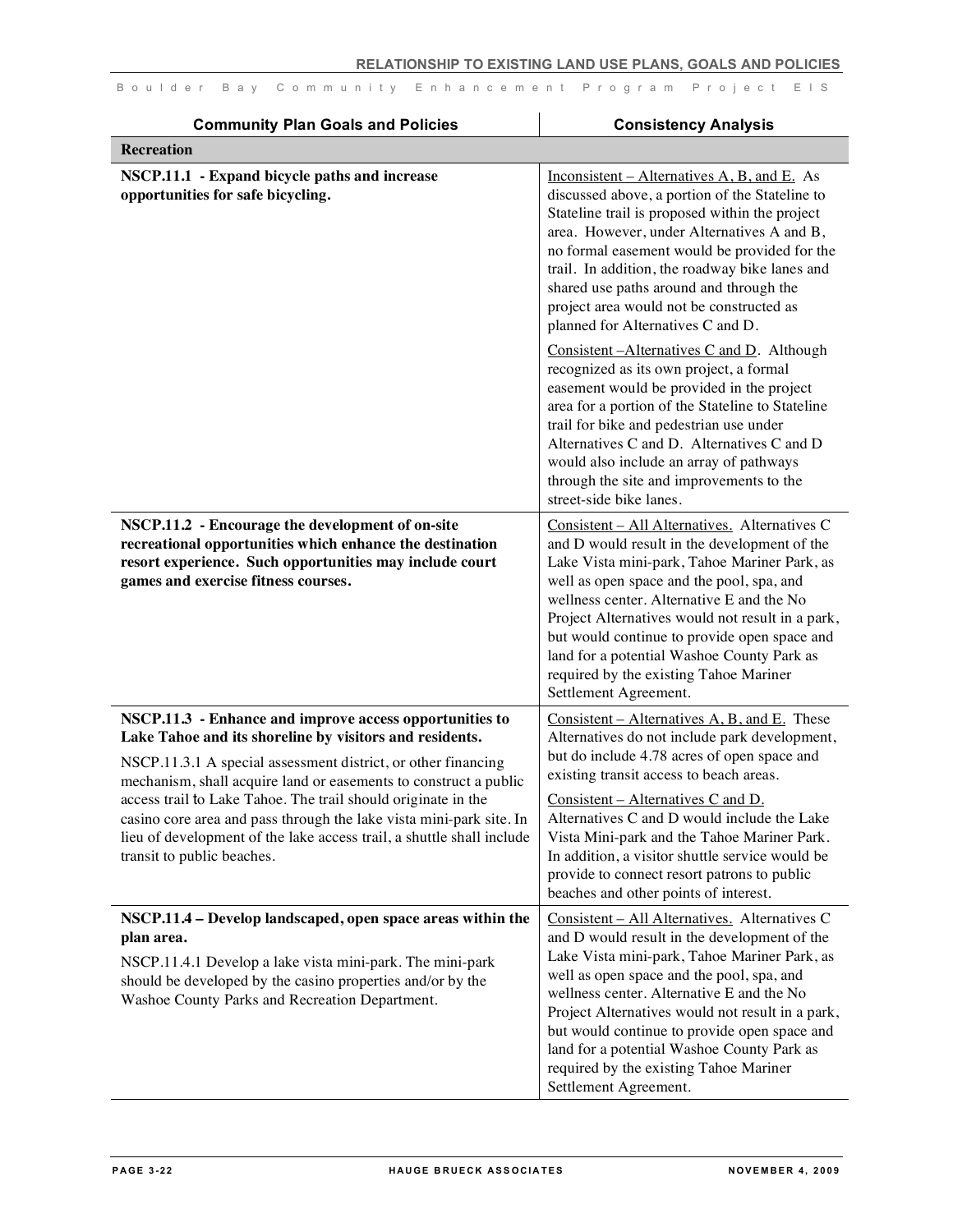| <b>Community Plan Goals and Policies</b>                                                                                                                                                                                                                         | <b>Consistency Analysis</b>                                                                                                                                                                                                    |
|------------------------------------------------------------------------------------------------------------------------------------------------------------------------------------------------------------------------------------------------------------------|--------------------------------------------------------------------------------------------------------------------------------------------------------------------------------------------------------------------------------|
| <b>Public Services</b>                                                                                                                                                                                                                                           |                                                                                                                                                                                                                                |
| NSCP.12.1 - Ensure the continued provision of reliable<br>water, sewer, fire protection and postal services.<br>NSCP.12.1.1 Relocation of the fire station, in order that NLTFPD<br>can more readily provide emergency response to the casinos, is<br>supported. | Not applicable. The fire station has been<br>relocated. The project does not include public<br>services uses. None of the alternatives will<br>impact the ability of the US Postal Service to<br>implement home mail delivery. |
| NSCP.12.1.2 Public service projects shall be designed consistent<br>with the North Stateline Design Plan and Design Review<br>Guidelines.                                                                                                                        |                                                                                                                                                                                                                                |
| NSCP.12.1.3 The U.S. Postal Service shall implement home mail<br>delivery to all uses in the plan area and to residents in the<br>surrounding residential areas.                                                                                                 |                                                                                                                                                                                                                                |
| Source: HBA, 2009                                                                                                                                                                                                                                                |                                                                                                                                                                                                                                |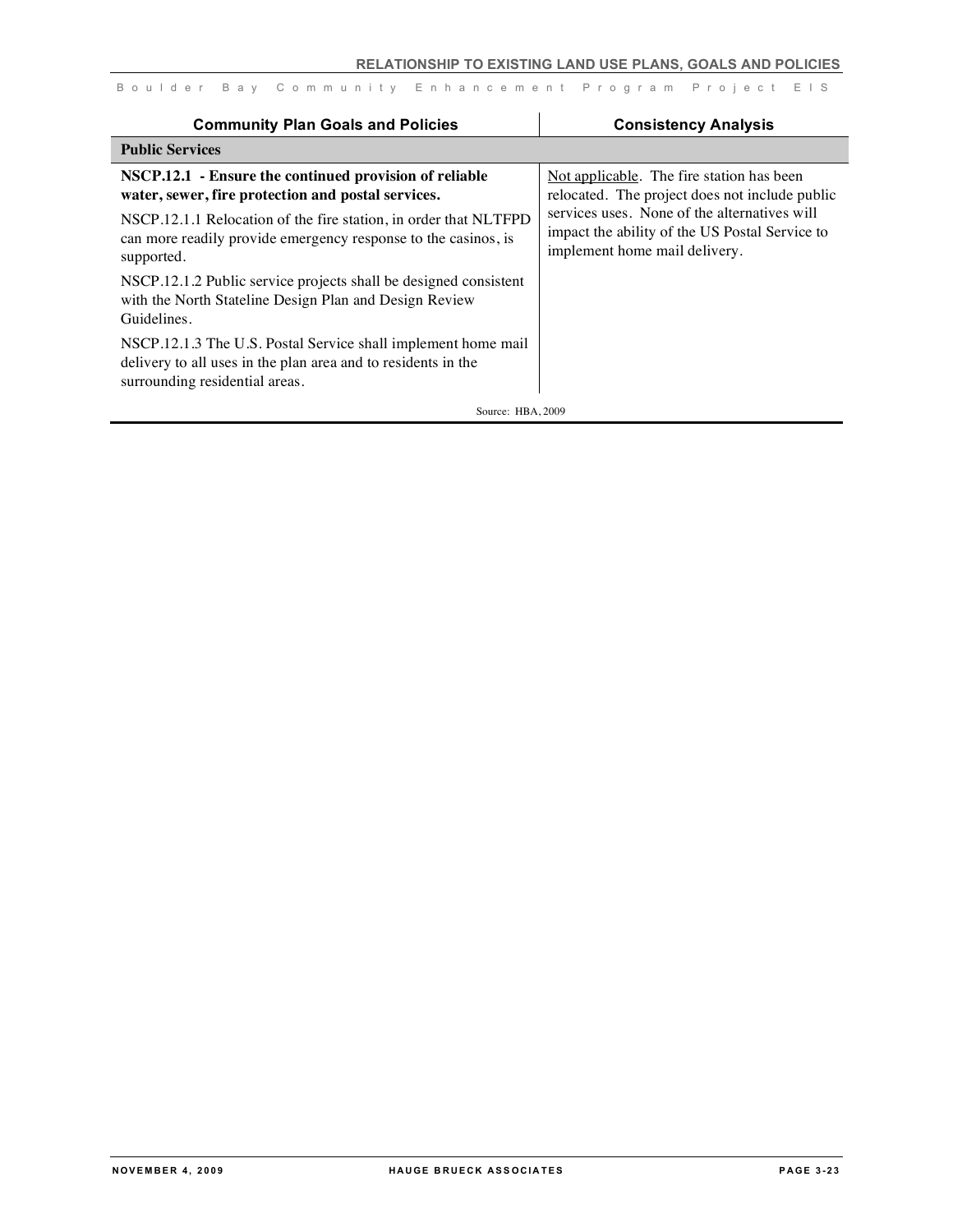# **3.3 WASHOE COUNTY COMPREHENSIVE PLAN (TAHOE AREA PLAN)**

The Washoe County Comprehensive Plan acts as a guide for growth and development within the Tahoe planning area of Washoe County. The plan provides a roadmap for growth by identifying critical conservation areas, establishing existing and future land uses and transportation patterns and identifies current and future public service and facilities needs. The Tahoe Area Plan is located within Washoe County and is within the confines of the Lake Tahoe Basin. The Tahoe Area Plan only applies to this geographical area of Washoe County and is consistent with the Tahoe Regional Plan. Table 3.3-1 analyzes the consistency between the Project and applicable goals and policies of the Washoe County Tahoe Area Plan.

### **Table 3.3-1**

| <b>Tahoe Area Plan Policies and Action Programs</b>                                                                                                                         | <b>Consistency Analysis</b>                                                                                                                                                                                                                                                                                                                                                |
|-----------------------------------------------------------------------------------------------------------------------------------------------------------------------------|----------------------------------------------------------------------------------------------------------------------------------------------------------------------------------------------------------------------------------------------------------------------------------------------------------------------------------------------------------------------------|
| <b>Conservation</b>                                                                                                                                                         |                                                                                                                                                                                                                                                                                                                                                                            |
| T.1.1 Ensure that designs, building materials, colors, finishes and<br>total site development blend with the surrounding environmental<br>backdrop of the Lake Tahoe Basin. | Inconsistent – Alternatives A and B.<br>Alternatives A and B do not result in any<br>changes to the exterior of the existing<br>buildings, which do not blend with the<br>surrounding environmental backdrop of the<br>Lake Tahoe Basin. The single-family homes<br>proposed under Alternative B will be required<br>to be consistent with applicable design<br>standards. |
|                                                                                                                                                                             | Consistent – Alternatives C, D and E.<br>Alternatives C, D and E will be subject to<br>TRPA Rules and Regulations that require<br>building materials and colors to blend with the<br>surrounding environment.                                                                                                                                                              |
| T.1.2 Establish a recycling program for the Tahoe planning area.                                                                                                            | Not Applicable. This policy is for the entirety<br>of the community and does not apply to this<br>project specifically.                                                                                                                                                                                                                                                    |
| T.1.3 Encourage the planting of colorful spring, summer and fall<br>blooming flowers on all properties.                                                                     | Inconsistent - Alternatives A and B. The No<br>Project Alternatives would not result in new<br>landscaping. Although the limited existing<br>landscaping would be maintained, additional<br>landscaped areas would not be constructed.                                                                                                                                     |
|                                                                                                                                                                             | Consistent – Alternatives C, D and E.<br>Landscaping with native species and those<br>species approved by TRPA would occur,<br>improving the aesthetics of the site. Trees that<br>remain after project construction would be<br>protected with measures included in Appendix<br>Κ.                                                                                        |

#### Washoe County Tahoe Area Plan Consistency Analysis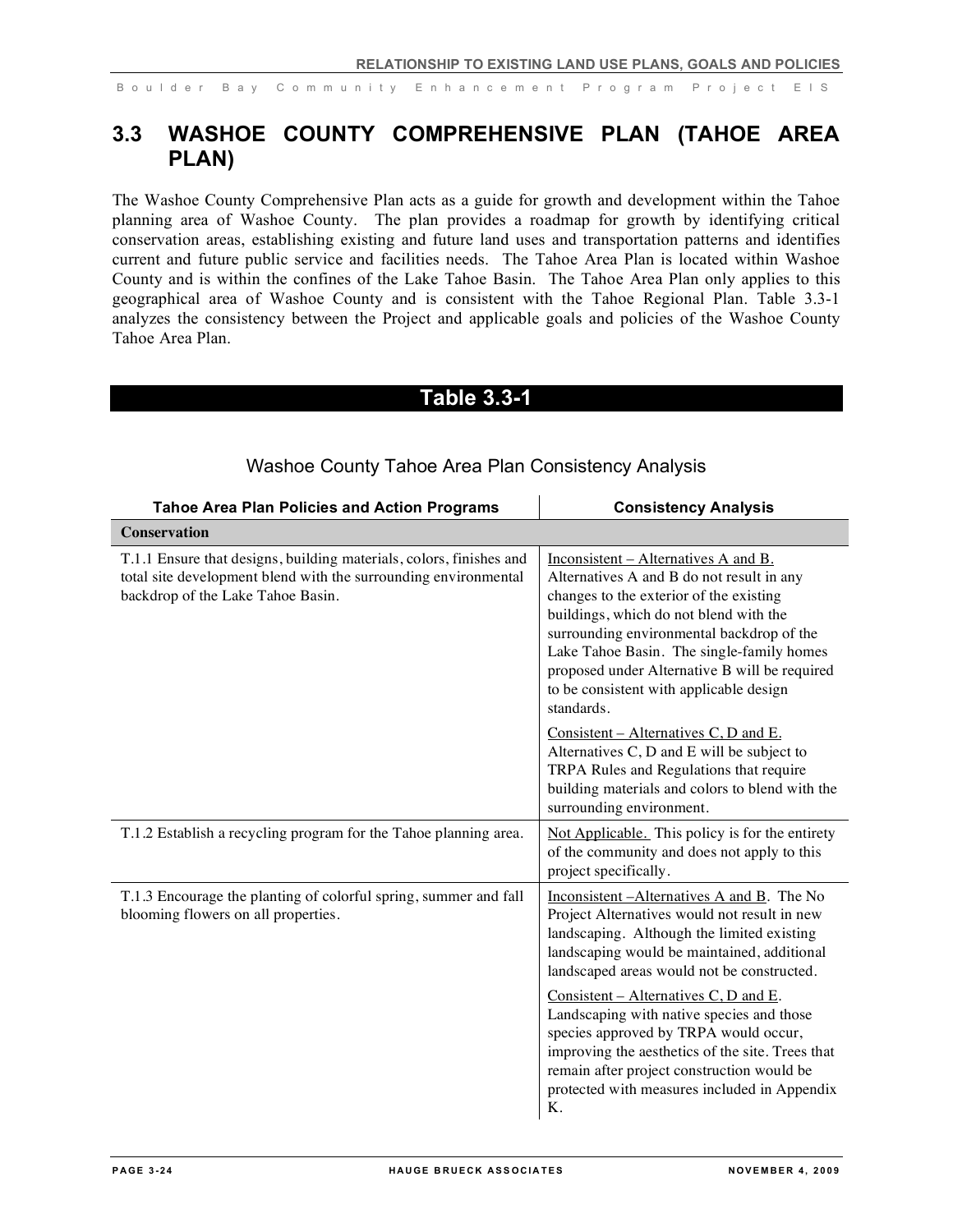| <b>Tahoe Area Plan Policies and Action Programs</b>                                                                                                                                                                                                                                                                          | <b>Consistency Analysis</b>                                                                                                                                                                                                                                                                                                                                                                                                                                                                                                                  |
|------------------------------------------------------------------------------------------------------------------------------------------------------------------------------------------------------------------------------------------------------------------------------------------------------------------------------|----------------------------------------------------------------------------------------------------------------------------------------------------------------------------------------------------------------------------------------------------------------------------------------------------------------------------------------------------------------------------------------------------------------------------------------------------------------------------------------------------------------------------------------------|
| T.1.4 Encourage attainment and maintenance of TRPA's scenic<br>quality thresholds.                                                                                                                                                                                                                                           | See Goal 1 and 2 of TRPA Community<br>Design Goals and Policies.                                                                                                                                                                                                                                                                                                                                                                                                                                                                             |
| T.2.1 Ensure that landscaping and revegetation are an integral<br>part of each project design. Landscaping shall provide erosion<br>control, enhance structures, and reduce wildfire hazards.                                                                                                                                | See Policy T.1.3                                                                                                                                                                                                                                                                                                                                                                                                                                                                                                                             |
| T.2.3 Encourage landscaping practices which promote minimal<br>water and fertilizer requirements, and which compliment the<br>natural environment.                                                                                                                                                                           | See Policy T.1.3                                                                                                                                                                                                                                                                                                                                                                                                                                                                                                                             |
| T.2.4 Restore and/or revegetate disturbed areas using TRPA's<br>approved plant list.                                                                                                                                                                                                                                         | See Policy T.1.3                                                                                                                                                                                                                                                                                                                                                                                                                                                                                                                             |
| T.2.5 Encourage completion or removal of unfinished or<br>abandoned structures.                                                                                                                                                                                                                                              | Inconsistent - Alternatives A and B.<br>Alternatives A and B would result in the<br>retention of all structures on the property. A<br>number of structures that are currently not in<br>use by the Tahoe Biltmore are in existence on<br>the property. These structures would not be<br>removed under these alternatives.<br>Consistent - Alternatives C, D and E. A<br>number of structures that are currently not in<br>use by the Tahoe Biltmore are in existence on<br>the property, which would be removed under<br>these alternatives. |
| T.2.6 Minimize tree, boulder and natural landscape removal.<br>Tree removal should follow practices to protect vegetation,<br>prevent damage to riparian vegetation, and provide for prompt<br>soil stabilization and revegetation where necessary to prevent<br>erosion.                                                    | See Policy T.1.3                                                                                                                                                                                                                                                                                                                                                                                                                                                                                                                             |
| T.2.7 Prohibit removal of live branches from trees, except as may<br>be required:<br>A. By a governmental agency;<br>B. To avoid interference with utility lines;<br>C. To avoid interference with any part of a structure;<br>D. To protect the public health, safety and welfare; or<br>E. To promote the health of trees. | Consistent - All Alternatives. A certified<br>arborist has performed an analysis of the<br>condition of the existing trees onsite and has<br>provided recommendations for tree removal<br>based on tree health and avoidance of<br>interference with existing and proposed<br>structures. Trees that remain after project<br>construction would be protected with<br>measures included in Appendix K.                                                                                                                                        |
| T.3.1 Encourage existing and future developments in all land use<br>designations to participate in long-term remedial erosion and<br>urban runoff control programs to decrease the level of sediment<br>and nutrient loading to Lake Tahoe.                                                                                  | Consistent - All Alternatives. Erosion control<br>Best Management Practices will be<br>implemented in accordance with TRPA Rules<br>and Regulations for all alternatives.                                                                                                                                                                                                                                                                                                                                                                    |